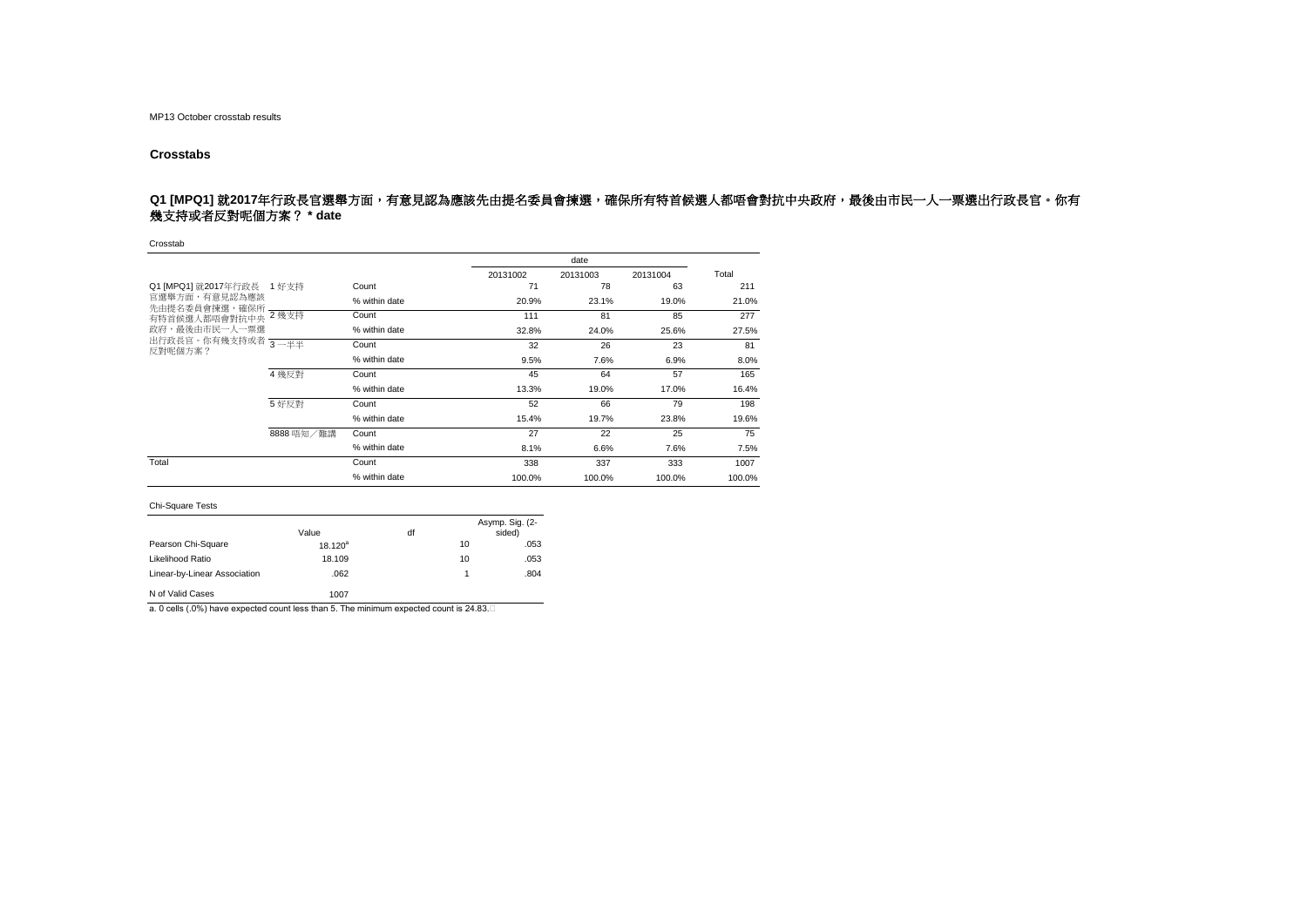# **Q1 [MPQ1]** 就2017年行政長官選舉方面,有意見認為應該先由提名委員會揀選,確保所有特首候選人都唔會對抗中央政府,最後由市民一人一票選出行政長官。你有 幾支持或者反對呢個方案? **\* sex [S6]** 性別

#### Crosstab

|                                                                                               |            |                      | sex [S6] 性別 |        |        |
|-----------------------------------------------------------------------------------------------|------------|----------------------|-------------|--------|--------|
|                                                                                               |            |                      | 1男          | 2女     | Total  |
| Q1 [MPQ1] 就2017年行政長 1 好支持<br>官選舉方面,有意見認為應該<br>先由提名委員會揀選,確保所<br>有特首候選人都唔會對抗中央<br>政府,最後由市民一人一票選 |            | Count                | 113         | 99     | 211    |
|                                                                                               |            | % within sex [S6] 性別 | 24.7%       | 18.0%  | 21.0%  |
|                                                                                               | 2 幾支持      | Count                | 115         | 162    | 277    |
|                                                                                               |            | % within sex [S6] 性別 | 25.2%       | 29.4%  | 27.5%  |
| 出行政長官。你有幾支持或者 3-半半<br>反對呢個方案?                                                                 |            | Count                | 36          | 44     | 81     |
|                                                                                               |            | % within sex [S6] 性別 | 7.9%        | 8.1%   | 8.0%   |
|                                                                                               | 4 幾反對      | Count                | 70          | 95     | 165    |
|                                                                                               |            | % within sex [S6] 性別 | 15.4%       | 17.3%  | 16.4%  |
|                                                                                               | 5 好反對      | Count                | 103         | 95     | 198    |
|                                                                                               |            | % within sex [S6] 性別 | 22.5%       | 17.2%  | 19.6%  |
|                                                                                               | 8888 唔知/難講 | Count                | 19          | 56     | 75     |
|                                                                                               |            | % within sex [S6] 性別 | 4.2%        | 10.2%  | 7.5%   |
| Total                                                                                         |            | Count                | 457         | 550    | 1007   |
|                                                                                               |            | % within sex [S6] 性別 | 100.0%      | 100.0% | 100.0% |

#### Chi-Square Tests

| <b>UIT UYUUTU TUULU</b>      |            |    |   |                           |
|------------------------------|------------|----|---|---------------------------|
|                              | Value      | df |   | Asymp. Sig. (2-<br>sided) |
| Pearson Chi-Square           | $22.857^a$ |    | 5 | .000                      |
| Likelihood Ratio             | 23.485     |    | 5 | .000                      |
| Linear-by-Linear Association | 12.745     |    | 1 | .000                      |
| N of Valid Cases             | 1007       |    |   |                           |

a. 0 cells (.0%) have expected count less than 5. The minimum expected count is 34.09.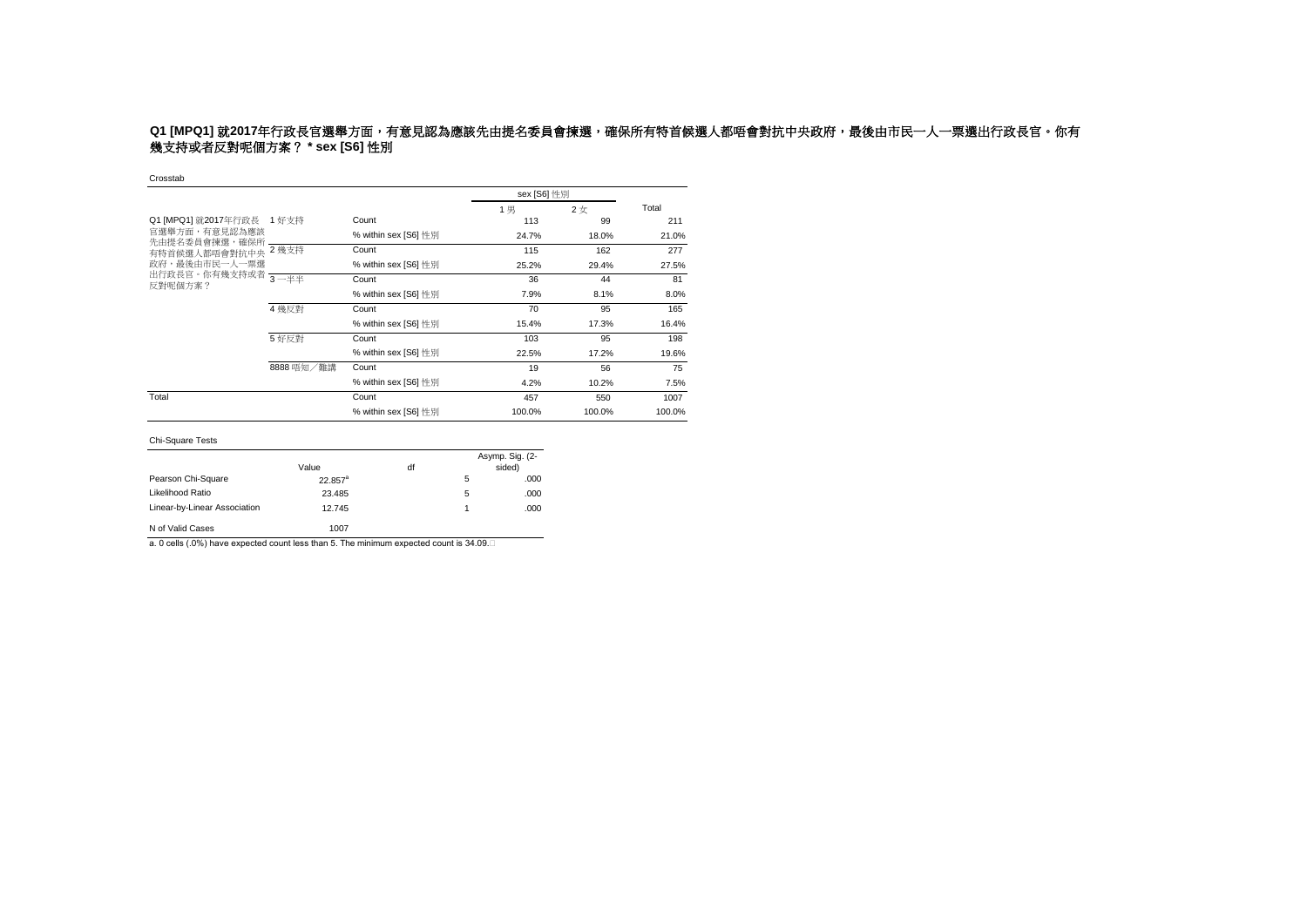# **Q1 [MPQ1]** 就2017年行政長官選舉方面,有意見認為應該先由提名委員會揀選,確保所有特首候選人都唔會對抗中央政府,最後由市民一人一票選出行政長官。你有 幾支持或者反對呢個方案? **\* agegp\_TP\_7** 年齡

#### Crosstab

|                                |            |                        |                |            |            | agegp_TP_7 年齡 |            |            |                |        |
|--------------------------------|------------|------------------------|----------------|------------|------------|---------------|------------|------------|----------------|--------|
|                                |            |                        | $118 - 19$     | $220 - 29$ | $330 - 39$ | $440 - 49$    | $550 - 59$ | $660 - 69$ | 770 或以上        | Total  |
| Q1 [MPQ1] 就2017年行政長            | 1 好支持      | Count                  | $\overline{2}$ | 32         | 24         | 39            | 44         | 37         | 32             | 211    |
| 官選舉方面,有意見認為應該<br>先由提名委員會揀選,確保所 |            | % within agegp_TP_7 年齡 | 8.3%           | 20.7%      | 12.8%      | 20.2%         | 22.4%      | 30.7%      | 26.7%          | 21.0%  |
| 有特首候選人都唔會對抗中央 2幾支持             |            | Count                  | 5              | 36         | 57         | 56            | 60         | 30         | 31             | 274    |
| 政府,最後由市民一人一票選<br>出行政長官。你有幾支持或者 |            | % within agegp_TP_7 年齡 | 19.8%          | 22.9%      | 30.6%      | 28.9%         | 30.2%      | 24.5%      | 26.1%          | 27.4%  |
| 反對呢個方案?                        | 3一半半       | Count                  | 3              | 6          | 14         | 17            | 21         | 12         | $\overline{7}$ | 80     |
|                                |            | % within agegp_TP_7 年齡 | 10.7%          | 4.0%       | 7.3%       | 8.6%          | 10.6%      | 10.2%      | 6.1%           | 8.0%   |
|                                | 4 幾反對      | Count                  | 8              | 28         | 31         | 39            | 32         | 15         | 13             | 165    |
|                                |            | % within agegp_TP_7 年齡 | 30.2%          | 17.9%      | 16.7%      | 20.2%         | 15.9%      | 12.3%      | 10.6%          | 16.5%  |
|                                | 5 好反對      | Count                  | 8              | 54         | 48         | 29            | 31         | 17         | 8              | 195    |
|                                |            | % within agegp_TP_7 年齡 | 29.1%          | 34.6%      | 25.7%      | 15.2%         | 15.7%      | 13.9%      | 7.0%           | 19.5%  |
|                                | 8888 唔知/難講 | Count                  |                | $\Omega$   | 13         | 13            | 10         | 10         | 28             | 75     |
|                                |            | % within agegp_TP_7 年齡 | 1.9%           | .0%        | 6.9%       | 6.9%          | 5.2%       | 8.4%       | 23.5%          | 7.5%   |
| Total                          |            | Count                  | 28             | 156        | 187        | 193           | 198        | 121        | 119            | 1001   |
|                                |            | % within agegp_TP_7 年齡 | 100.0%         | 100.0%     | 100.0%     | 100.0%        | 100.0%     | 100.0%     | 100.0%         | 100.0% |

### Chi-Square Tests

|                              |                      |    |    | Asymp. Sig. (2- |
|------------------------------|----------------------|----|----|-----------------|
|                              | Value                | df |    | sided)          |
| Pearson Chi-Square           | 127.928 <sup>a</sup> |    | 30 | 0.000           |
| Likelihood Ratio             | 126,366              |    | 30 | 0.000           |
| Linear-by-Linear Association | 36.783               |    | 1  | 0.000           |
| N of Valid Cases             | 1001                 |    |    |                 |

a. 3 cells (7.1%) have expected count less than 5. The minimum expected count is 2.07.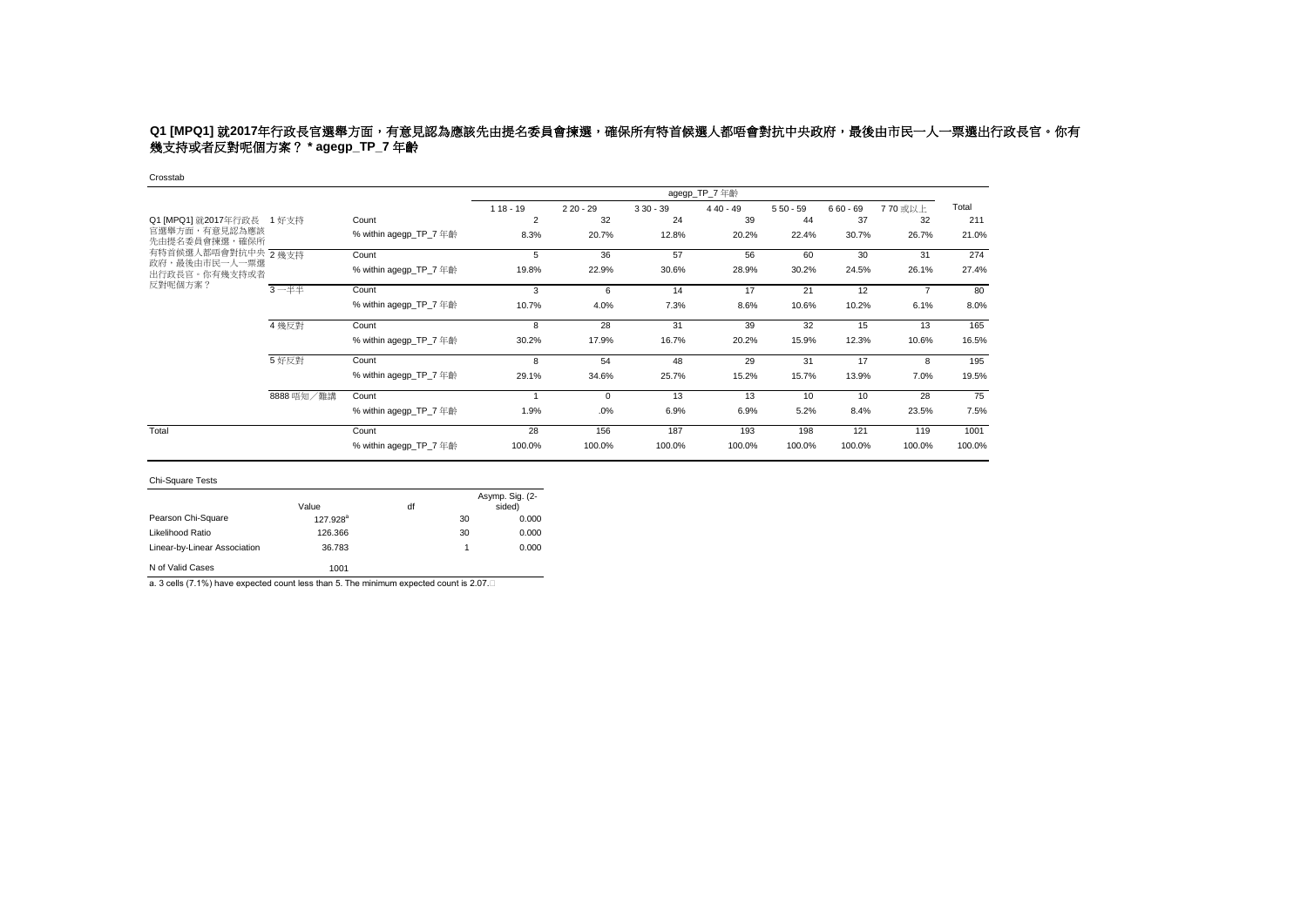# **Q1 [MPQ1]** 就2017年行政長官選舉方面,有意見認為應該先由提名委員會揀選,確保所有特首候選人都唔會對抗中央政府,最後由市民一人一票選出行政長官。你有 幾支持或者反對呢個方案? **\* agegp2** 年齡

Crosstab

|                                |            |                    |            | agegp2 年齡  |         |        |  |
|--------------------------------|------------|--------------------|------------|------------|---------|--------|--|
|                                |            |                    | $118 - 29$ | $230 - 49$ | 350 或以上 | Total  |  |
| Q1 [MPQ1] 就2017年行政長            | 1 好支持      | Count              | 35         | 63         | 113     | 211    |  |
| 官選舉方面,有意見認為應該<br>先由提名委員會揀選,確保所 |            | % within agegp2 年齡 | 18.9%      | 16.5%      | 25.9%   | 21.0%  |  |
| 有特首候選人都唔會對抗中央 2 幾支持            |            | Count              | 41         | 113        | 120     | 274    |  |
| 政府,最後由市民一人一票選                  |            | % within agegp2 年齡 | 22.4%      | 29.7%      | 27.5%   | 27.4%  |  |
| 出行政長官。你有幾支持或者 3-半半<br>反對呢個方案?  |            | Count              | 9          | 30         | 41      | 80     |  |
|                                |            | % within agegp2 年齡 | 5.0%       | 7.9%       | 9.3%    | 8.0%   |  |
|                                | 4 幾反對      | Count              | 36         | 70         | 59      | 165    |  |
|                                |            | % within agegp2 年齡 | 19.7%      | 18.5%      | 13.5%   | 16.5%  |  |
|                                | 5 好反對      | Count              | 62         | 77         | 56      | 195    |  |
|                                |            | % within agegp2 年齡 | 33.8%      | 20.4%      | 12.8%   | 19.5%  |  |
|                                | 8888 唔知/難講 | Count              |            | 26         | 48      | 75     |  |
|                                |            | % within agegp2 年齡 | .3%        | 6.9%       | 11.1%   | 7.5%   |  |
| Total                          |            | Count              | 184        | 379        | 438     | 1001   |  |
|                                |            | % within agegp2 年齡 | 100.0%     | 100.0%     | 100.0%  | 100.0% |  |

Chi-Square Tests

|                              | Value               | df |    | Asymp. Sig. (2-<br>sided) |
|------------------------------|---------------------|----|----|---------------------------|
| Pearson Chi-Square           | 68.332 <sup>a</sup> |    | 10 | 0.000                     |
| Likelihood Ratio             | 76.135              |    | 10 | 0.000                     |
| Linear-by-Linear Association | 21.433              |    |    | 0.000                     |
| N of Valid Cases             | 1001                |    |    |                           |

a. 0 cells (.0%) have expected count less than 5. The minimum expected count is 13.78.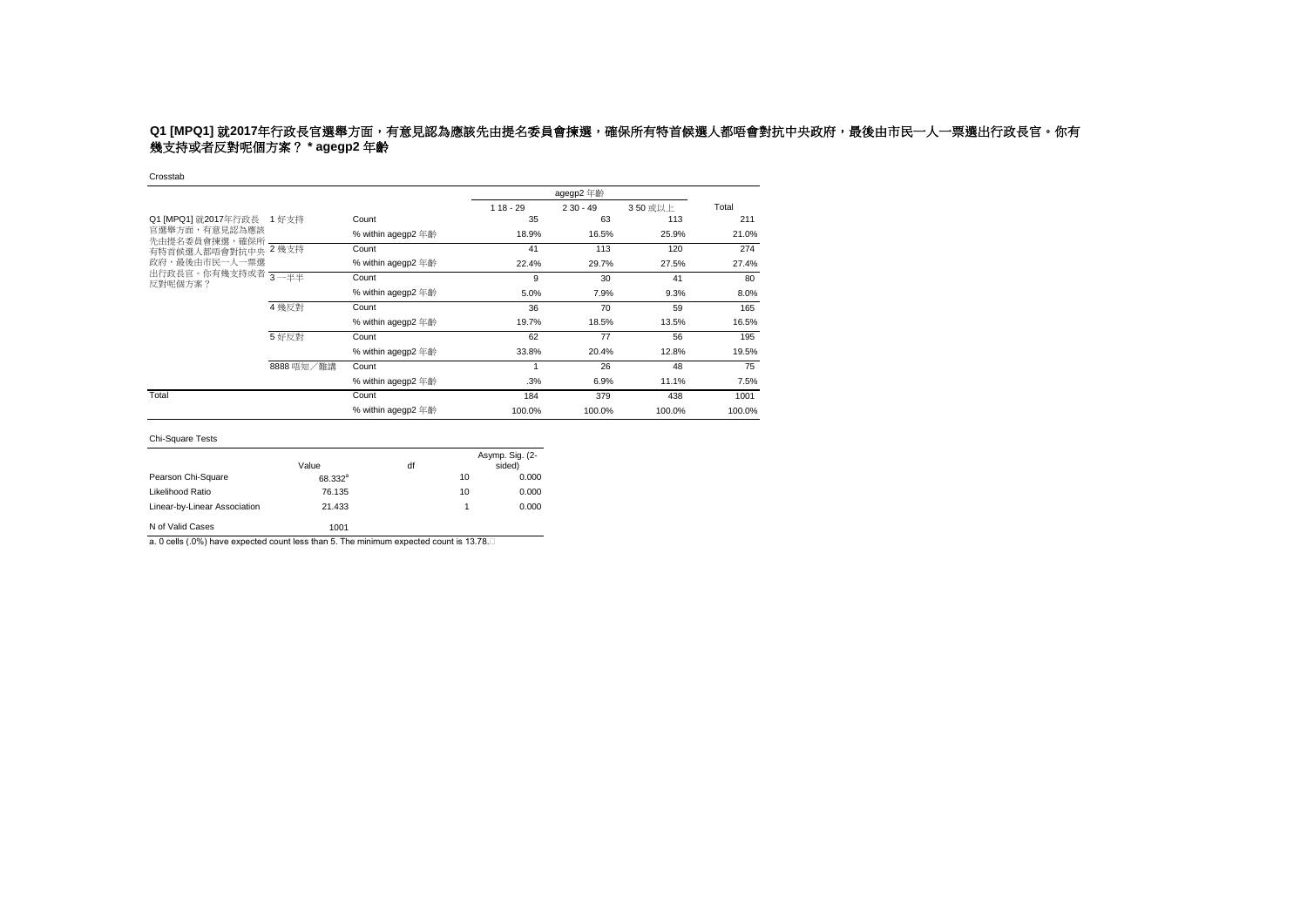# **Q1 [MPQ1]** 就2017年行政長官選舉方面,有意見認為應該先由提名委員會揀選,確保所有特首候選人都唔會對抗中央政府,最後由市民一人一票選出行政長官。你有 幾支持或者反對呢個方案? **\* edugp\_TP** 教育程度

Crosstab

|                                                      |            |                        |        | edugp_TP 教育程度 |        |        |  |
|------------------------------------------------------|------------|------------------------|--------|---------------|--------|--------|--|
|                                                      |            |                        | 1小學或以下 | 2 中學          | 3大專或以上 | Total  |  |
| Q1 [MPQ1] 就2017年行政長 1 好支持                            |            | Count                  | 42     | 103           | 64     | 209    |  |
| 官選舉方面,有意見認為應該<br>先由提名委員會揀選,確保所                       |            | % within edugp_TP 教育程度 | 27.7%  | 21.2%         | 17.7%  | 20.9%  |  |
| 有特首候選人都唔會對抗中央 2幾支持<br>政府,最後由市民一人一票選<br>出行政長官。你有幾支持或者 |            | Count                  | 50     | 156           | 70     | 277    |  |
|                                                      |            | % within edugp_TP 教育程度 | 33.4%  | 32.0%         | 19.3%  | 27.6%  |  |
| 反對呢個方案?                                              | $3 - ##$   | Count                  | 11     | 38            | 31     | 81     |  |
|                                                      |            | % within edugp_TP 教育程度 | 7.3%   | 7.9%          | 8.6%   | 8.1%   |  |
|                                                      | 4 幾反對      | Count                  | 10     | 73            | 81     | 164    |  |
|                                                      |            | % within edugp TP 教育程度 | 6.4%   | 15.0%         | 22.3%  | 16.3%  |  |
|                                                      | 5 好反對      | Count                  | 12     | 80            | 106    | 198    |  |
|                                                      |            | % within edugp TP 教育程度 | 7.7%   | 16.4%         | 29.3%  | 19.7%  |  |
|                                                      | 8888 唔知/難講 | Count                  | 27     | 37            | 10     | 73     |  |
|                                                      |            | % within edugp_TP 教育程度 | 17.6%  | 7.5%          | 2.8%   | 7.3%   |  |
| Total                                                |            | Count                  | 151    | 488           | 362    | 1001   |  |
|                                                      |            | % within edugp_TP 教育程度 | 100.0% | 100.0%        | 100.0% | 100.0% |  |

| <b>Chi-Square Tests</b>      |                     |    |    |                           |
|------------------------------|---------------------|----|----|---------------------------|
|                              | Value               | df |    | Asymp. Sig. (2-<br>sided) |
| Pearson Chi-Square           | 99.842 <sup>a</sup> |    | 10 | 0.000                     |
| Likelihood Ratio             | 100.753             |    | 10 | 0.000                     |
| Linear-by-Linear Association | 32.054              |    | 1  | 0.000                     |
| N of Valid Cases             | 1001                |    |    |                           |

a. 0 cells (.0%) have expected count less than 5. The minimum expected count is 11.07.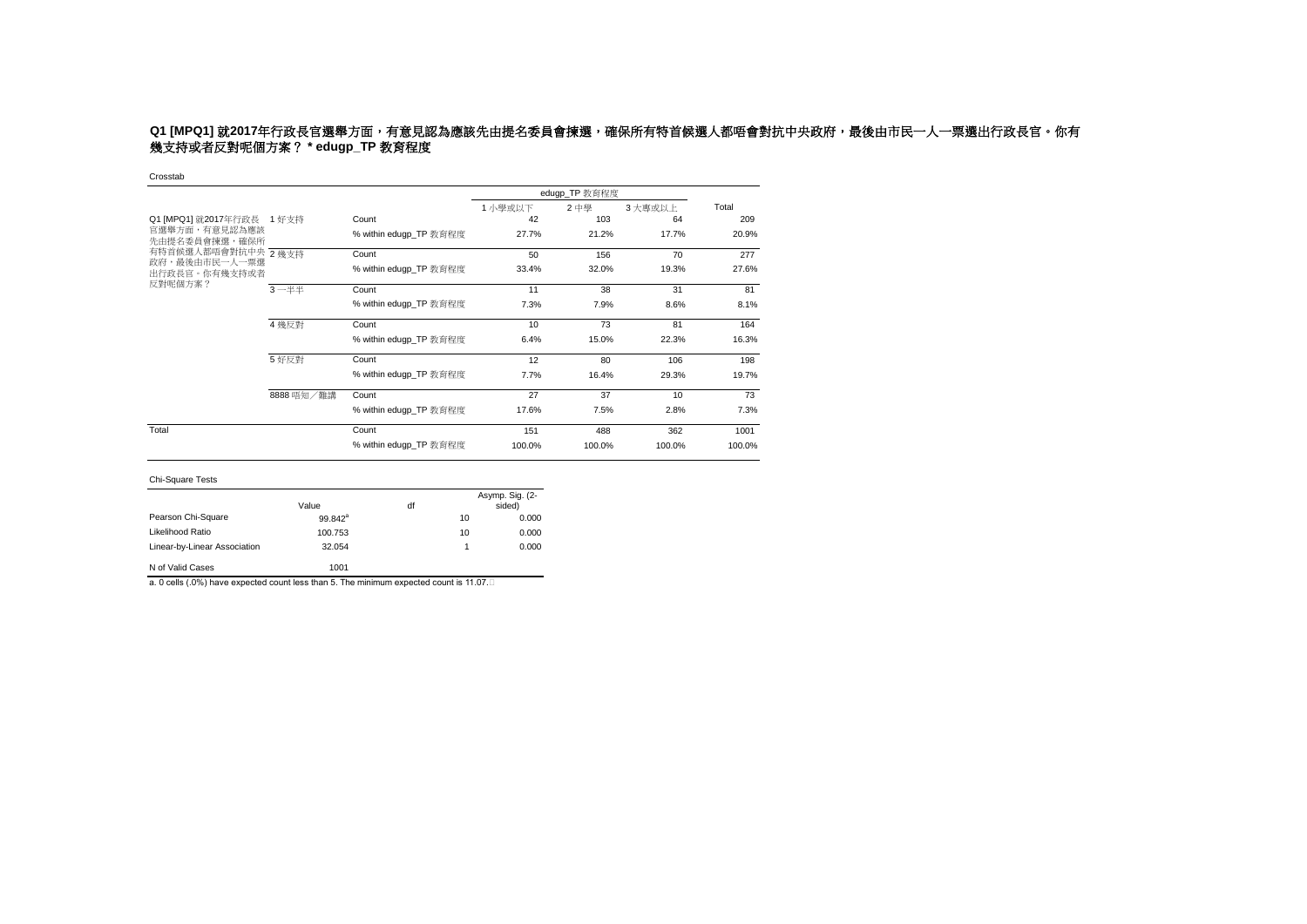# **Q1 [MPQ1] 就2017年行政長官選舉方面,有意見認為應該先由提名委員會揀選,確保所有特首候選人都唔會對抗中央政府,最後由市民一人一票選出行政長官。你有** 幾支持或者反對呢個方案? **\* occgp** 職位

#### Crosstab

|                                                       |            |                   |              |               | occgp 職位 |        |        |        |        |
|-------------------------------------------------------|------------|-------------------|--------------|---------------|----------|--------|--------|--------|--------|
|                                                       |            |                   | 1行政及專業人<br>員 | 2 文職及服務人<br>員 | 3 勞動工人   | 4學生    | 5家庭主婦  | 6 其他   | Total  |
| Q1 [MPQ1] 就2017年行政長<br>官選舉方面,有意見認為應該<br>先由提名委員會揀選,確保所 | 1 好支持      | Count             | 45           | 37            | 31       | 8      | 31     | 57     | 209    |
|                                                       |            | % within occap 職位 | 16.1%        | 19.3%         | 35.4%    | 12.2%  | 19.7%  | 26.4%  | 21.0%  |
| 有特首候選人都唔會對抗中央 2幾支持                                    |            | Count             | 69           | 57            | 21       | 12     | 56     | 60     | 275    |
| 政府,最後由市民一人一票選                                         |            | % within occgp 職位 | 24.4%        | 29.8%         | 23.9%    | 19.2%  | 35.1%  | 27.9%  | 27.5%  |
| 出行政長官。你有幾支持或者 3-半半<br>反對呢個方案?                         |            | Count             | 26           | 11            | 9        | 6      | 10     | 17     | 78     |
|                                                       |            | % within occgp 職位 | 9.3%         | 5.5%          | 10.3%    | 8.9%   | 6.2%   | 7.7%   | 7.8%   |
|                                                       | 4 幾反對      | Count             | 58           | 37            | 5        | 15     | 21     | 28     | 165    |
|                                                       |            | % within occap 職位 | 20.6%        | 19.3%         | 6.1%     | 24.6%  | 13.0%  | 13.0%  | 16.5%  |
|                                                       | 5 好反對      | Count             | 75           | 38            | 17       | 21     | 22     | 25     | 198    |
|                                                       |            | % within occap 職位 | 26.6%        | 19.6%         | 19.2%    | 34.1%  | 13.8%  | 11.6%  | 19.8%  |
|                                                       | 8888 唔知/難講 | Count             | 8            | 12            | 4        |        | 20     | 29     | 74     |
|                                                       |            | % within occap 職位 | 3.0%         | 6.5%          | 5.0%     | .8%    | 12.2%  | 13.4%  | 7.4%   |
| Total                                                 |            | Count             | 282          | 192           | 88       | 62     | 160    | 216    | 999    |
|                                                       |            | % within occgp 職位 | 100.0%       | 100.0%        | 100.0%   | 100.0% | 100.0% | 100.0% | 100.0% |

#### Chi-Square Tests

|                              | Value      | df |    | Asymp. Sig. (2-<br>sided) |
|------------------------------|------------|----|----|---------------------------|
| Pearson Chi-Square           | $93.397^a$ |    | 25 | 0.000                     |
| Likelihood Ratio             | 95.442     |    | 25 | 0.000                     |
| Linear-by-Linear Association | 22.248     |    | 1  | 0.000                     |
| N of Valid Cases             | 999        |    |    |                           |

a. 2 cells (5.6%) have expected count less than 5. The minimum expected count is 4.59.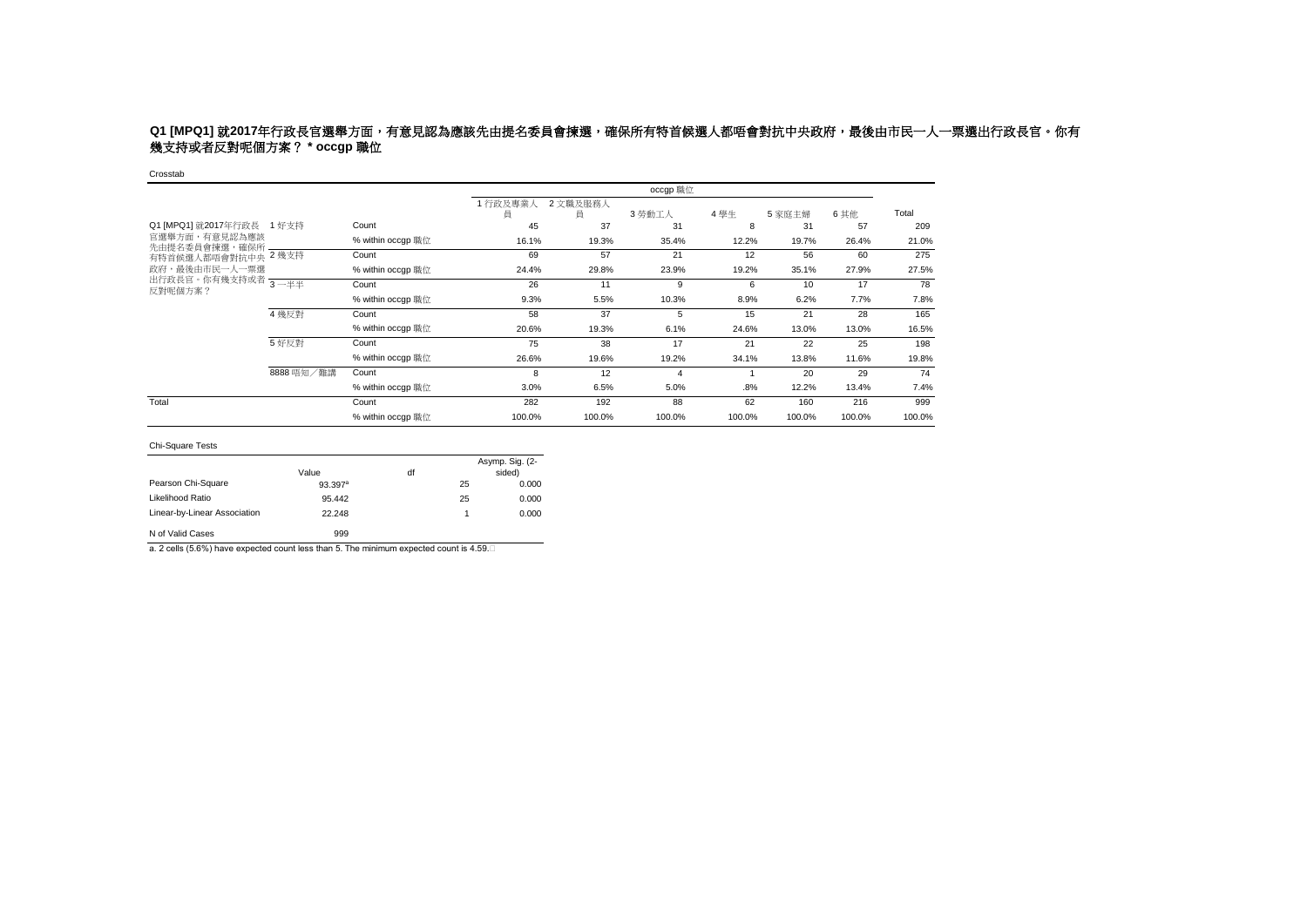# **Q1gp [MPQ1]** 就2017年行政長官選舉方面,有意見認為應該先由提名委員會揀選,確保所有特首候選人都唔會對抗中央政府,最後由市民一人一票選出行政長官。你 有幾支持或者反對呢個方案? **\* date**

### Crosstab

|                                |            |               |          | date     |          |        |
|--------------------------------|------------|---------------|----------|----------|----------|--------|
|                                |            |               | 20131002 | 20131003 | 20131004 | Total  |
| Q1qp [MPQ1] 就2017年行政 1 支持      |            | Count         | 181      | 158      | 148      | 488    |
| 長官選舉方面,有意見認為應<br>該先由提名委員會揀選,確保 |            | % within date | 53.7%    | 47.0%    | 44.6%    | 48.5%  |
| 所有特首候選人都唔會對抗中                  | $3 - ##$   | Count         | 32       | 26       | 23       | 81     |
| 央政府,最後由市民一人一票                  |            | % within date | 9.5%     | 7.6%     | 6.9%     | 8.0%   |
| 選出行政長官。你有幾支持或 4反對<br>者反對呢個方案?  |            | Count         | 97       | 130      | 136      | 363    |
|                                |            | % within date | 28.7%    | 38.7%    | 40.8%    | 36.1%  |
|                                | 8888 唔知/難講 | Count         | 27       | 22       | 25       | 75     |
|                                |            | % within date | 8.1%     | 6.6%     | 7.6%     | 7.5%   |
| Total                          |            | Count         | 338      | 337      | 333      | 1007   |
|                                |            | % within date | 100.0%   | 100.0%   | 100.0%   | 100.0% |

### Chi-Square Tests

|                              | Value      | df |   | Asymp. Sig. (2-<br>sided) |
|------------------------------|------------|----|---|---------------------------|
| Pearson Chi-Square           | $12.864^a$ |    | 6 | 0.045                     |
| Likelihood Ratio             | 13.092     |    | 6 | 0.042                     |
| Linear-by-Linear Association | .062       |    |   | 0.804                     |
| N of Valid Cases             | 1007       |    |   |                           |

a. 0 cells (.0%) have expected count less than 5. The minimum expected count is 24.83.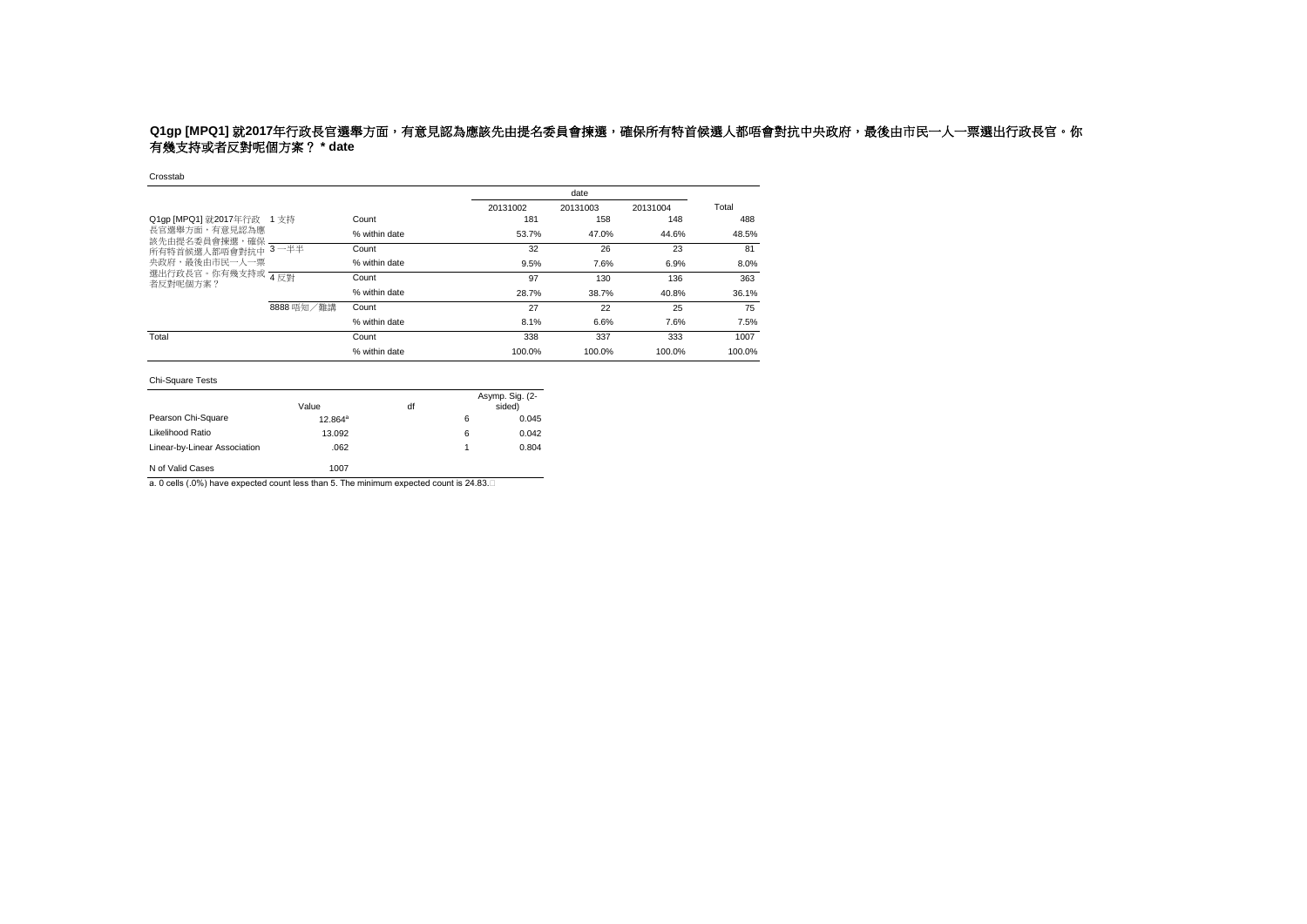### Q1gp [MPQ1] 就2017年行政長官選舉方面,有意見認為應該先由提名委員會揀選,確保所有特首候選人都唔會對抗中央政府,最後由市民一人一票選出行政長官。你 有幾支持或者反對呢個方案? **\* sex [S6]** 性別

Crosstab

|                                                                                               |            |                      | sex [S6] 性別 |        |        |
|-----------------------------------------------------------------------------------------------|------------|----------------------|-------------|--------|--------|
|                                                                                               |            |                      | 1男          | 2女     | Total  |
| Q1qp [MPQ1] 就2017年行政 1 支持<br>長官選舉方面,有意見認為應<br>該先由提名委員會揀選,確保<br>所有特首候選人都唔會對抗中<br>央政府,最後由市民一人一票 |            | Count                | 228         | 260    | 488    |
|                                                                                               |            | % within sex [S6] 性別 | 49.9%       | 47.3%  | 48.5%  |
|                                                                                               | $3 - ##$   | Count                | 36          | 44     | 81     |
|                                                                                               |            | % within sex [S6] 性別 | 7.9%        | 8.1%   | 8.0%   |
| 選出行政長官。你有幾支持或 4反對<br>者反對呢個方案?                                                                 |            | Count                | 173         | 190    | 363    |
|                                                                                               |            | % within sex [S6] 性別 | 38.0%       | 34.5%  | 36.1%  |
|                                                                                               | 8888 唔知/難講 | Count                | 19          | 56     | 75     |
|                                                                                               |            | % within sex [S6] 性別 | 4.2%        | 10.2%  | 7.5%   |
| Total                                                                                         |            | Count                | 457         | 550    | 1007   |
|                                                                                               |            | % within sex [S6] 性別 | 100.0%      | 100.0% | 100.0% |

#### Chi-Square Tests

|                              | Value      | df |   | Asymp. Sig. (2-<br>sided) |
|------------------------------|------------|----|---|---------------------------|
| Pearson Chi-Square           | $12.991^a$ |    | 3 | 0.005                     |
| Likelihood Ratio             | 13.655     |    | 3 | 0.003                     |
| Linear-by-Linear Association | 12.744     |    | 1 | 0.000                     |
| N of Valid Cases             | 1007       |    |   |                           |

a. 0 cells (.0%) have expected count less than 5. The minimum expected count is 34.09.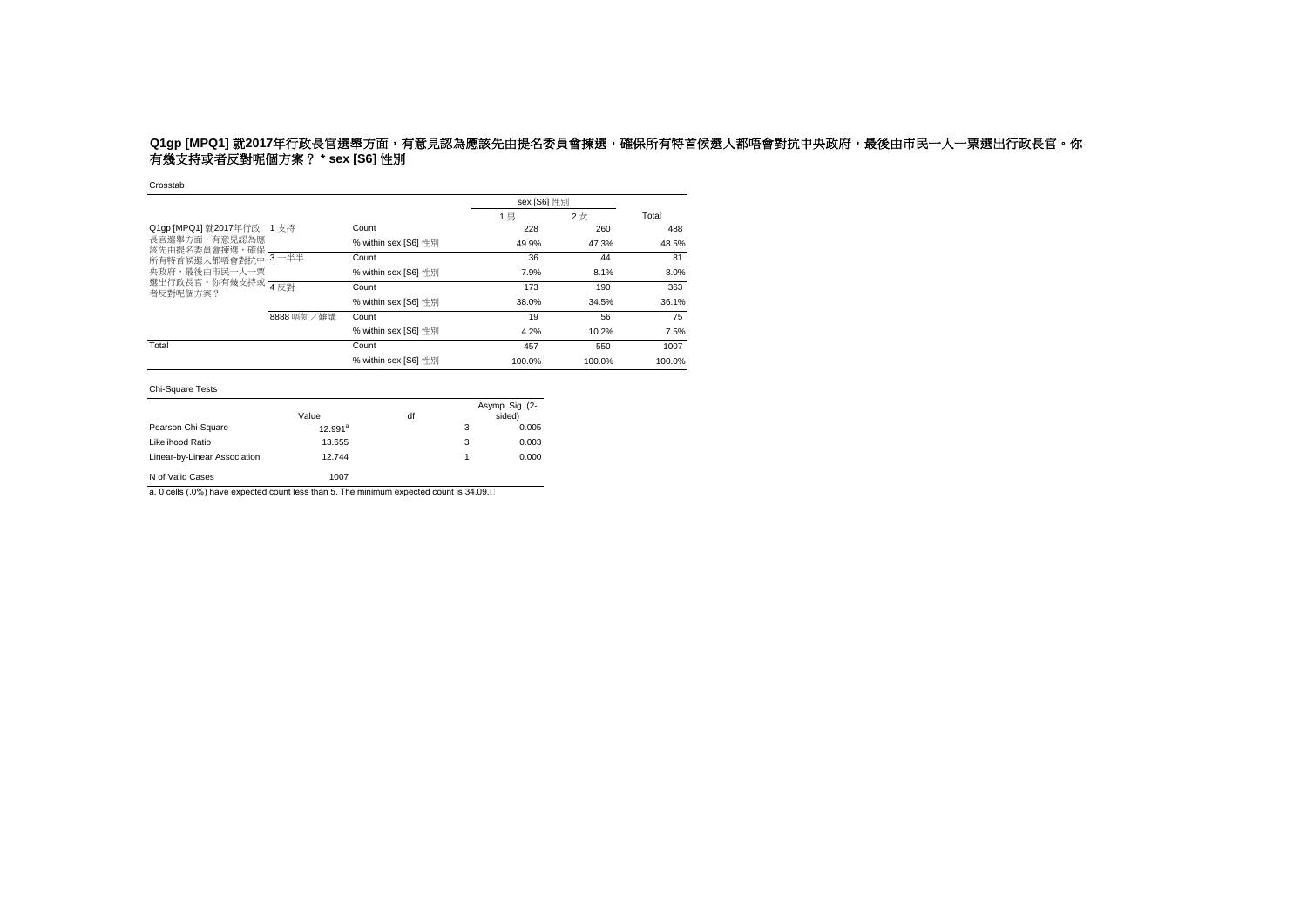### Q1gp [MPQ1] 就2017年行政長官選舉方面,有意見認為應該先由提名委員會揀選,確保所有特首候選人都唔會對抗中央政府,最後由市民一人一票選出行政長官。你 有幾支持或者反對呢個方案? **\* agegp\_TP\_7** 年齡

### Crosstab

|                                |            |                        |            |            |            | agegp_TP_7 年齡 |            |            |         |        |
|--------------------------------|------------|------------------------|------------|------------|------------|---------------|------------|------------|---------|--------|
|                                |            |                        | $118 - 19$ | $220 - 29$ | $330 - 39$ | $440 - 49$    | $550 - 59$ | $660 - 69$ | 770 或以上 | Total  |
| Q1gp [MPQ1] 就2017年行政 1 支持      |            | Count                  | 8          | 68         | 81         | 95            | 104        | 67         | 63      | 485    |
| 長官選舉方面,有意見認為應<br>該先由提名委員會揀選,確保 |            | % within agegp_TP_7 年齡 | 28.1%      | 43.6%      | 43.4%      | 49.1%         | 52.6%      | 55.2%      | 52.7%   | 48.5%  |
| 所有特首候選人都唔會對抗中 3-半半             |            | Count                  | 3          | 6          | 14         | 17            | 21         | 12         |         | 80     |
| 央政府,最後由市民一人一票<br>選出行政長官。你有幾支持或 |            | % within agegp TP 7 年齡 | 10.7%      | 4.0%       | 7.3%       | 8.6%          | 10.6%      | 10.2%      | 6.1%    | 8.0%   |
| 者反對呢個方案?                       | 4 反對       | Count                  | 16         | 82         | 79         | 68            | 63         | 32         | 21      | 361    |
|                                |            | % within agegp TP 7 年齡 | 59.3%      | 52.5%      | 42.4%      | 35.4%         | 31.6%      | 26.2%      | 17.6%   | 36.1%  |
|                                | 8888 唔知/難講 | Count                  |            | $\Omega$   | 13         | 13            | 10         | 10         | 28      | 75     |
|                                |            | % within agegp TP 7 年齡 | 1.9%       | .0%        | 6.9%       | 6.9%          | 5.2%       | 8.4%       | 23.5%   | 7.5%   |
| Total                          |            | Count                  | 28         | 156        | 187        | 193           | 198        | 121        | 119     | 1001   |
|                                |            | % within agegp_TP_7 年齡 | 100.0%     | 100.0%     | 100.0%     | 100.0%        | 100.0%     | 100.0%     | 100.0%  | 100.0% |

#### Chi-Square Tests

|                              | Value       | df |    | Asymp. Sig. (2-<br>sided) |
|------------------------------|-------------|----|----|---------------------------|
| Pearson Chi-Square           | $101.922^a$ |    | 18 | 0.000                     |
| Likelihood Ratio             | 101.146     |    | 18 | 0.000                     |
| Linear-by-Linear Association | 36.791      |    |    | 0.000                     |
| N of Valid Cases             | 1001        |    |    |                           |

a. 2 cells (7.1%) have expected count less than 5. The minimum expected count is 2.07.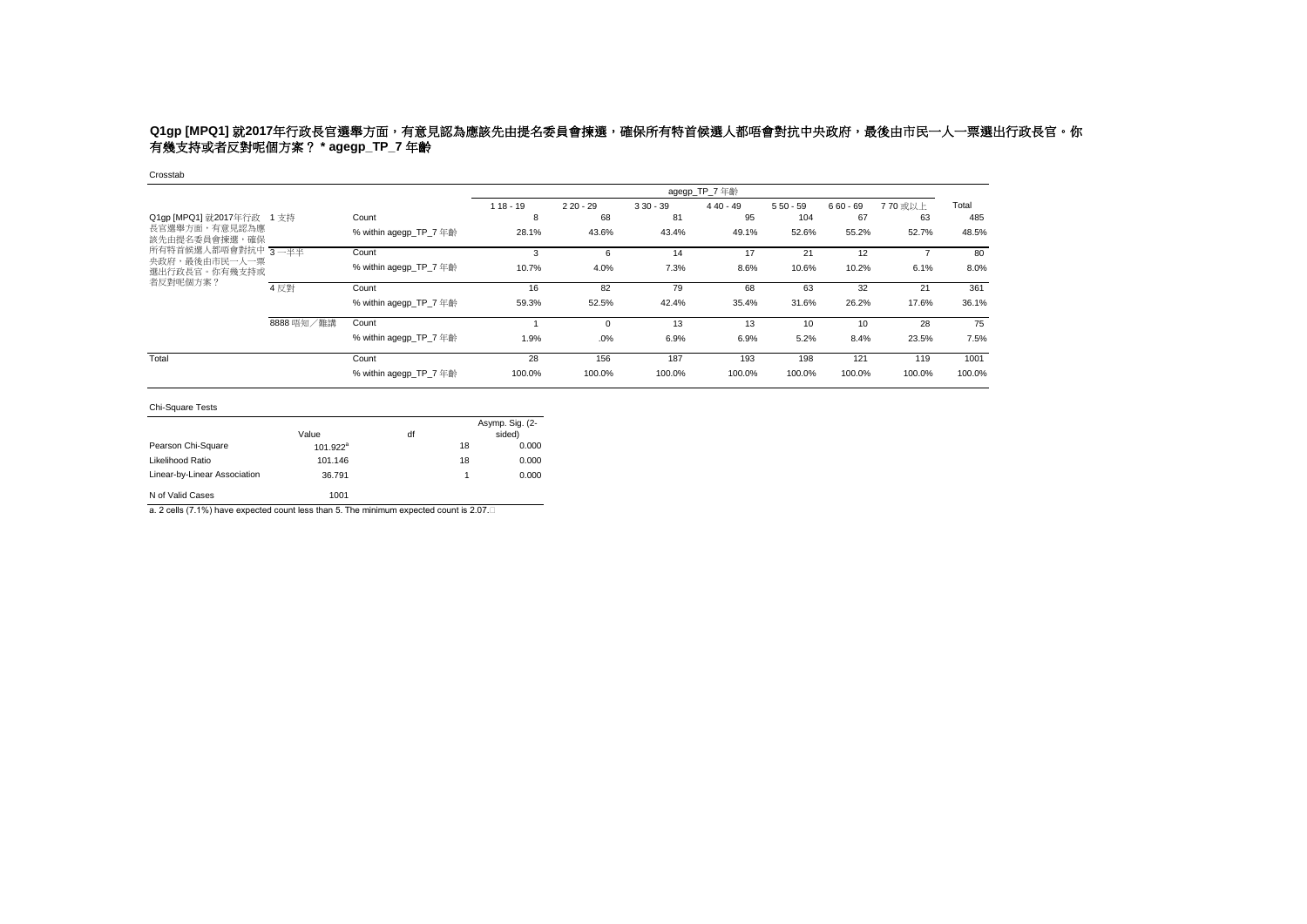### Q1gp [MPQ1] 就2017年行政長官選舉方面,有意見認為應該先由提名委員會揀選,確保所有特首候選人都唔會對抗中央政府,最後由市民一人一票選出行政長官。你 有幾支持或者反對呢個方案? **\* agegp2** 年齡

#### Crosstab

|                                |            |                    |            | agegp2 年齡  |        |        |
|--------------------------------|------------|--------------------|------------|------------|--------|--------|
|                                |            |                    | $118 - 29$ | $230 - 49$ | 350或以上 | Total  |
| Q1qp [MPQ1] 就2017年行政 1 支持      |            | Count              | 76         | 176        | 234    | 485    |
| 長官選舉方面,有意見認為應<br>該先由提名委員會揀選,確保 |            | % within agegp2 年齡 | 41.3%      | 46.3%      | 53.4%  | 48.5%  |
| 所有特首候選人都唔會對抗中 3-半半             |            | Count              | 9          | 30         | 41     | 80     |
| 央政府,最後由市民一人一票                  |            | % within agegp2 年齡 | 5.0%       | 7.9%       | 9.3%   | 8.0%   |
| 選出行政長官。你有幾支持或 4反對<br>者反對呢個方案?  |            | Count              | 98         | 148        | 115    | 361    |
|                                |            | % within agegp2 年齡 | 53.5%      | 38.9%      | 26.3%  | 36.1%  |
|                                | 8888 唔知/難講 | Count              |            | 26         | 48     | 75     |
|                                |            | % within agegp2 年齡 | .3%        | 6.9%       | 11.1%  | 7.5%   |
| Total                          |            | Count              | 184        | 379        | 438    | 1001   |
|                                |            | % within agegp2 年齡 | 100.0%     | 100.0%     | 100.0% | 100.0% |

### Chi-Square Tests

|                              | Value      | df |   | Asymp. Sig. (2-<br>sided) |
|------------------------------|------------|----|---|---------------------------|
| Pearson Chi-Square           | $55.627^a$ |    | 6 | 0.000                     |
| Likelihood Ratio             | 64.543     |    | 6 | 0.000                     |
| Linear-by-Linear Association | 21.438     |    |   | 0.000                     |
| N of Valid Cases             | 1001       |    |   |                           |

a. 0 cells (.0%) have expected count less than 5. The minimum expected count is 13.78.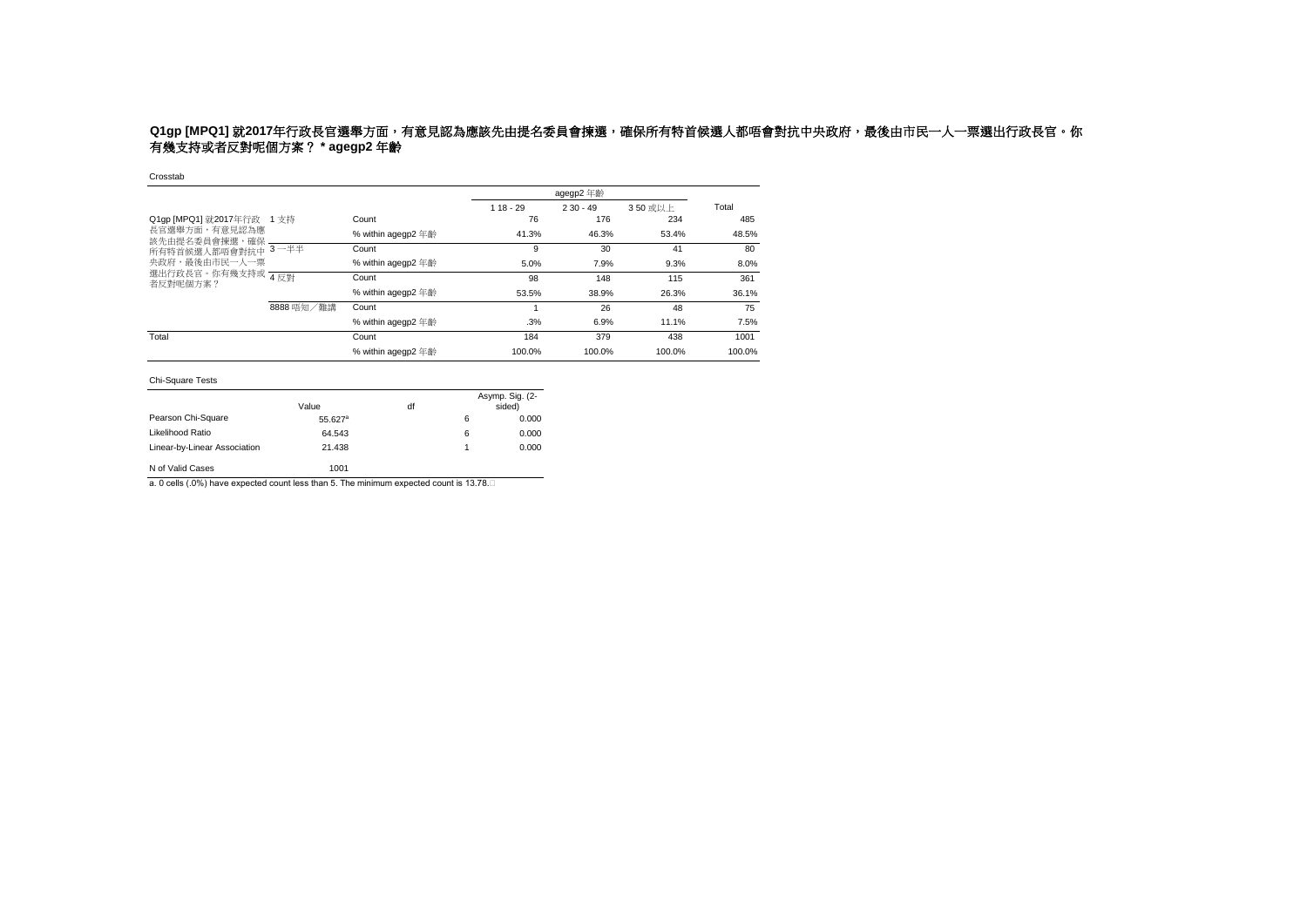# **Q1gp [MPQ1] 就2017年行政長官選舉方面,有意見認為應該先由提名委員會揀選,確保所有特首候選人都唔會對抗中央政府,最後由市民一人一票選出行政長官。你** 有幾支持或者反對呢個方案? **\* edugp\_TP** 教育程度

Crosstab

|                                                                                                                     |            |                        |         | edugp_TP 教育程度 |                 |        |
|---------------------------------------------------------------------------------------------------------------------|------------|------------------------|---------|---------------|-----------------|--------|
|                                                                                                                     |            |                        | 1 小學或以下 | 2 中學          | 3大專或以上          | Total  |
| Q1gp [MPQ1] 就2017年行政 1 支持<br>長官選舉方面,有意見認為應<br>該先由提名委員會揀選,確保<br>所有特首候選人都唔會對抗中 3—半半<br>央政府,最後由市民一人一票<br>撰出行政長官。你有幾支持或 |            | Count                  | 92      | 260           | 134             | 486    |
|                                                                                                                     |            | % within edugp TP 教育程度 | 61.1%   | 53.2%         | 37.0%           | 48.5%  |
|                                                                                                                     |            | Count                  | 11      | 38            | 31              | 81     |
|                                                                                                                     |            | % within eduap TP 教育程度 | 7.3%    | 7.9%          | 8.6%            | 8.1%   |
| 者反對呢個方案?                                                                                                            | 4 反對       | Count                  | 21      | 153           | 187             | 361    |
|                                                                                                                     |            | % within eduap TP 教育程度 | 14.0%   | 31.4%         | 51.6%           | 36.1%  |
|                                                                                                                     | 8888 唔知/難講 | Count                  | 27      | 37            | 10 <sup>1</sup> | 73     |
|                                                                                                                     |            | % within eduap TP 教育程度 | 17.6%   | 7.5%          | 2.8%            | 7.3%   |
| Total                                                                                                               |            | Count                  | 151     | 488           | 362             | 1001   |
|                                                                                                                     |            | % within edugp TP 教育程度 | 100.0%  | 100.0%        | 100.0%          | 100.0% |

### Chi-Square Tests

|                              | Value      | df |   | Asymp. Sig. (2-<br>sided) |
|------------------------------|------------|----|---|---------------------------|
| Pearson Chi-Square           | $96.671^a$ |    | 6 | 0.000                     |
| Likelihood Ratio             | 97.543     |    | 6 | 0.000                     |
| Linear-by-Linear Association | 32.053     |    |   | 0.000                     |
| N of Valid Cases             | 1001       |    |   |                           |

a. 0 cells (.0%) have expected count less than 5. The minimum expected count is 11.07.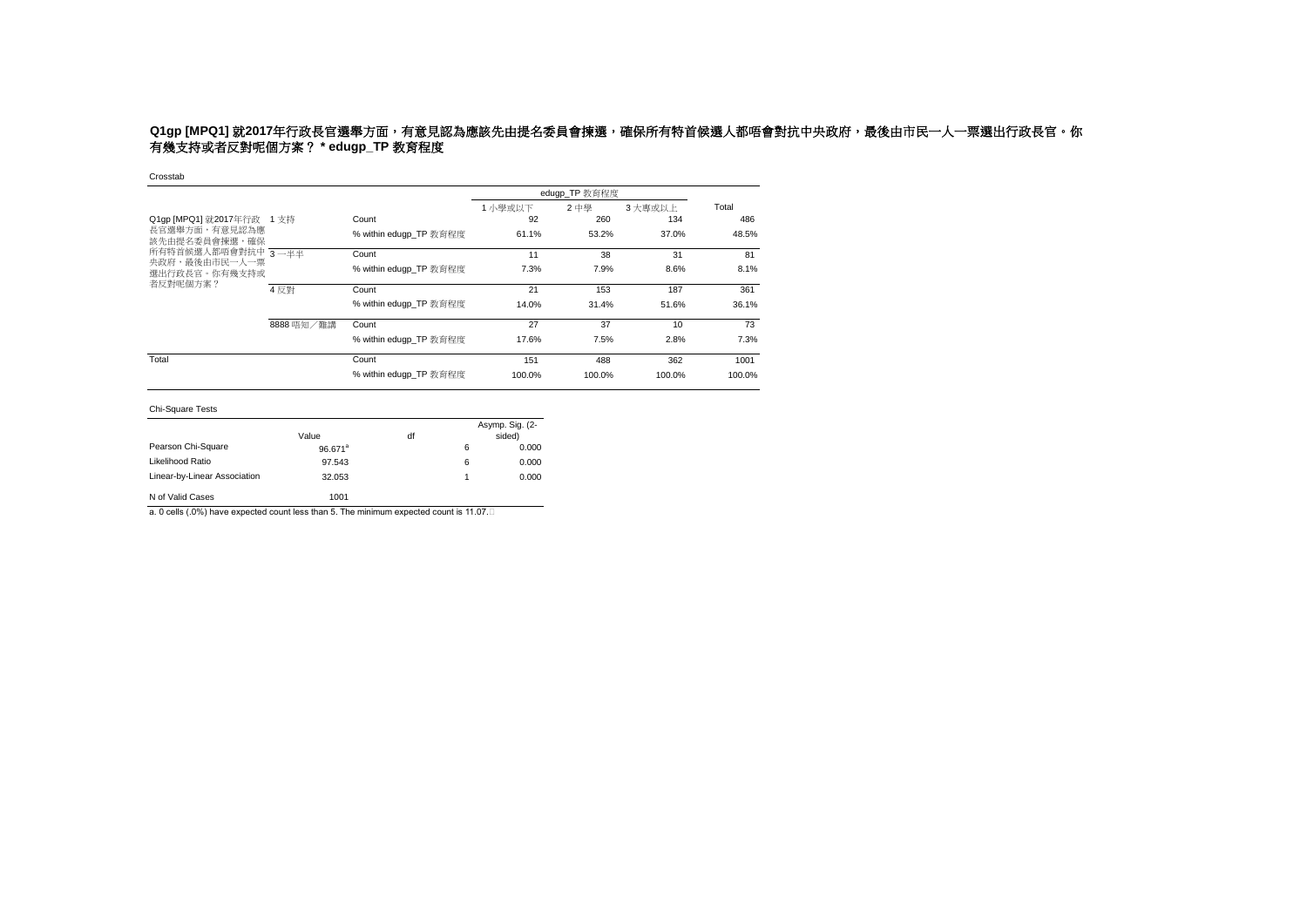# **Q1gp [MPQ1] 就2017年行政長官選舉方面,有意見認為應該先由提名委員會揀選,確保所有特首候選人都唔會對抗中央政府,最後由市民一人一票選出行政長官。你** 有幾支持或者反對呢個方案? **\* occgp** 職位

Crosstab

|                                |            |                   |             |               | occgp 職位 |        |        |        |        |
|--------------------------------|------------|-------------------|-------------|---------------|----------|--------|--------|--------|--------|
|                                |            |                   | 行政及專業人<br>員 | 2 文職及服務人<br>員 | 3 勞動工人   | 4學生    | 5 家庭主婦 | 6其他    | Total  |
| Q1gp [MPQ1] 就2017年行政 1 支持      |            | Count             | 114         | 94            | 52       | 19     | 88     | 117    | 485    |
| 長官選舉方面,有意見認為應<br>該先由提名委員會揀選,確保 |            | % within occqp 職位 | 40.5%       | 49.1%         | 59.3%    | 31.5%  | 54.8%  | 54.3%  | 48.5%  |
| 所有特首候選人都唔會對抗中 3-半半             |            | Count             | 26          | 11            | 9        | 6      | 10     | 17     | 78     |
| 央政府,最後由市民一人一票                  |            | % within occgp 職位 | 9.3%        | 5.5%          | 10.3%    | 8.9%   | 6.2%   | 7.7%   | 7.8%   |
| 選出行政長官。你有幾支持或 4反對<br>者反對呢個方案?  |            | Count             | 133         | 75            | 22       | 36     | 43     | 53     | 362    |
|                                |            | % within occgp 職位 | 47.2%       | 38.9%         | 25.4%    | 58.7%  | 26.7%  | 24.6%  | 36.3%  |
|                                | 8888 唔知/難講 | Count             | 8           | 12            | 4        |        | 20     | 29     | 74     |
|                                |            | % within occqp 職位 | 3.0%        | 6.5%          | 5.0%     | 0.8%   | 12.2%  | 13.4%  | 7.4%   |
| Total                          |            | Count             | 282         | 192           | 88       | 62     | 160    | 216    | 999    |
|                                |            | % within occap 職位 | 100.0%      | 100.0%        | 100.0%   | 100.0% | 100.0% | 100.0% | 100.0% |

### Chi-Square Tests

|                              | Value      | df |    | Asymp. Sig. (2-<br>sided) |
|------------------------------|------------|----|----|---------------------------|
| Pearson Chi-Square           | $76.643^a$ |    | 15 | 0.000                     |
| Likelihood Ratio             | 78.592     |    | 15 | 0.000                     |
| Linear-by-Linear Association | 22.250     |    | 1  | 0.000                     |
| N of Valid Cases             | 999        |    |    |                           |

a. 2 cells (8.3%) have expected count less than 5. The minimum expected count is 4.59.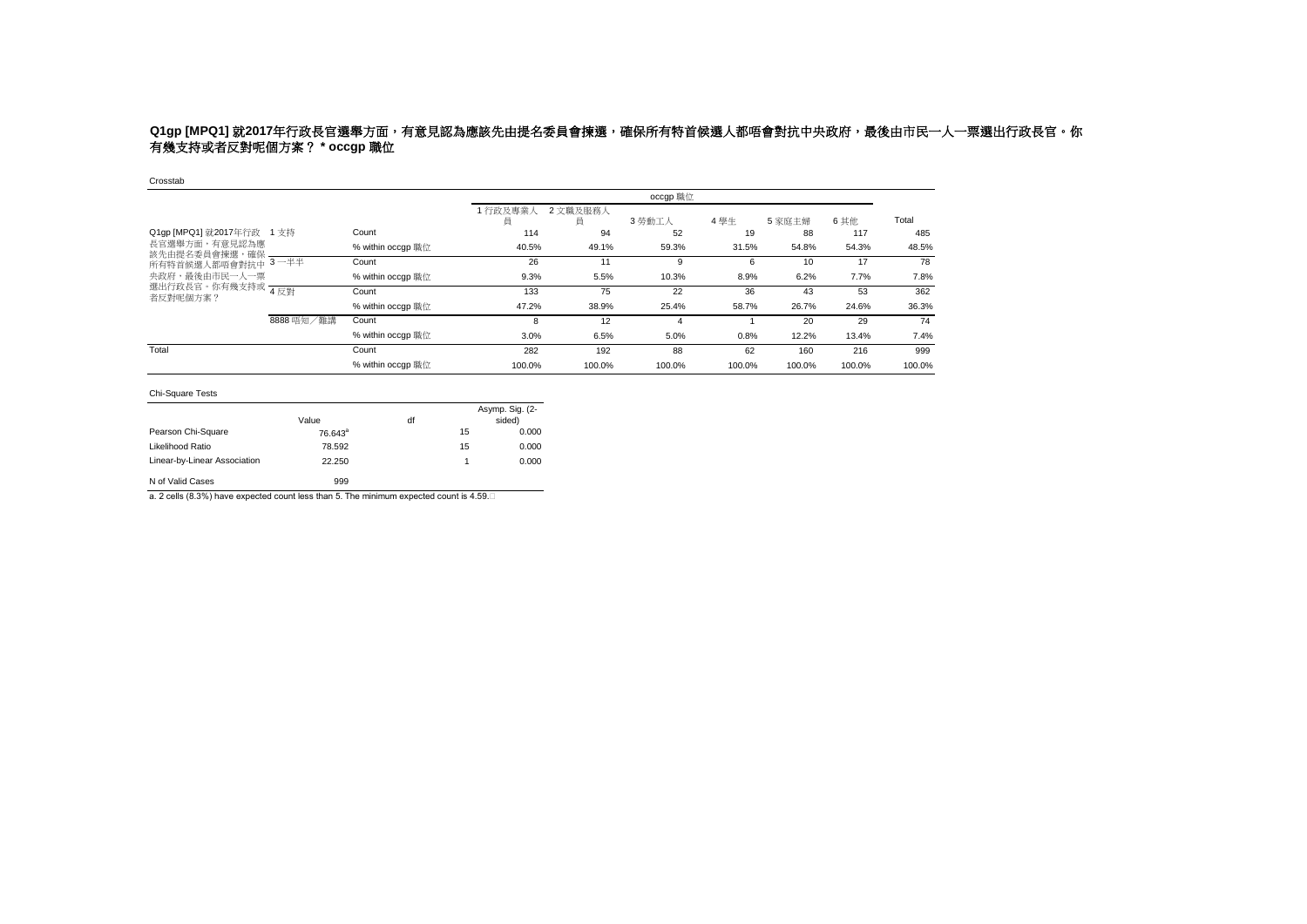#### Descriptives

Q1m [MPQ1] 就2017年行政長官選舉方面,有意見認為應該先由提名委員會揀選,確保所有特首候選人都唔會對抗中央政府,最後由市民一人一票選出行政長官。你有幾支持或者反對<br>呢個方案?

|          |     |      |                |            | 95% Confidence Interval for Mean |             |         |         |
|----------|-----|------|----------------|------------|----------------------------------|-------------|---------|---------|
|          | N   | Mean | Std. Deviation | Std. Error | Lower Bound                      | Upper Bound | Minimum | Maximum |
| 20131002 | 310 | 3.33 | 1.407          | 0.080      | 3.17                             | 3.49        |         |         |
| 20131003 | 314 | 3.12 | 1.512          | 0.085      | 2.96                             | 3.29        |         |         |
| 20131004 | 307 | 2.99 | 1.524          | 0.087      | 2.82                             | 3.16        |         |         |
| Total    | 932 | 3.15 | 1.487          | 0.049      | 3.05                             | 3.24        |         |         |

ANOVA

### Q1m [MPQ1] 就2017年行政長官選舉方面,有意見認為應該先由提名委員會揀選,確保所有特首候選人都唔會對抗中央政府,最後由市民

|                       | Sum of Squares | df |     | Mean Square |       | Sig. |
|-----------------------|----------------|----|-----|-------------|-------|------|
| <b>Between Groups</b> | 18.406         |    |     | 9.203       | 4.188 | .015 |
| Within Groups         | 2039.502       |    | 928 | 2.198       |       |      |
| Total                 | 2057.908       |    | 930 |             |       |      |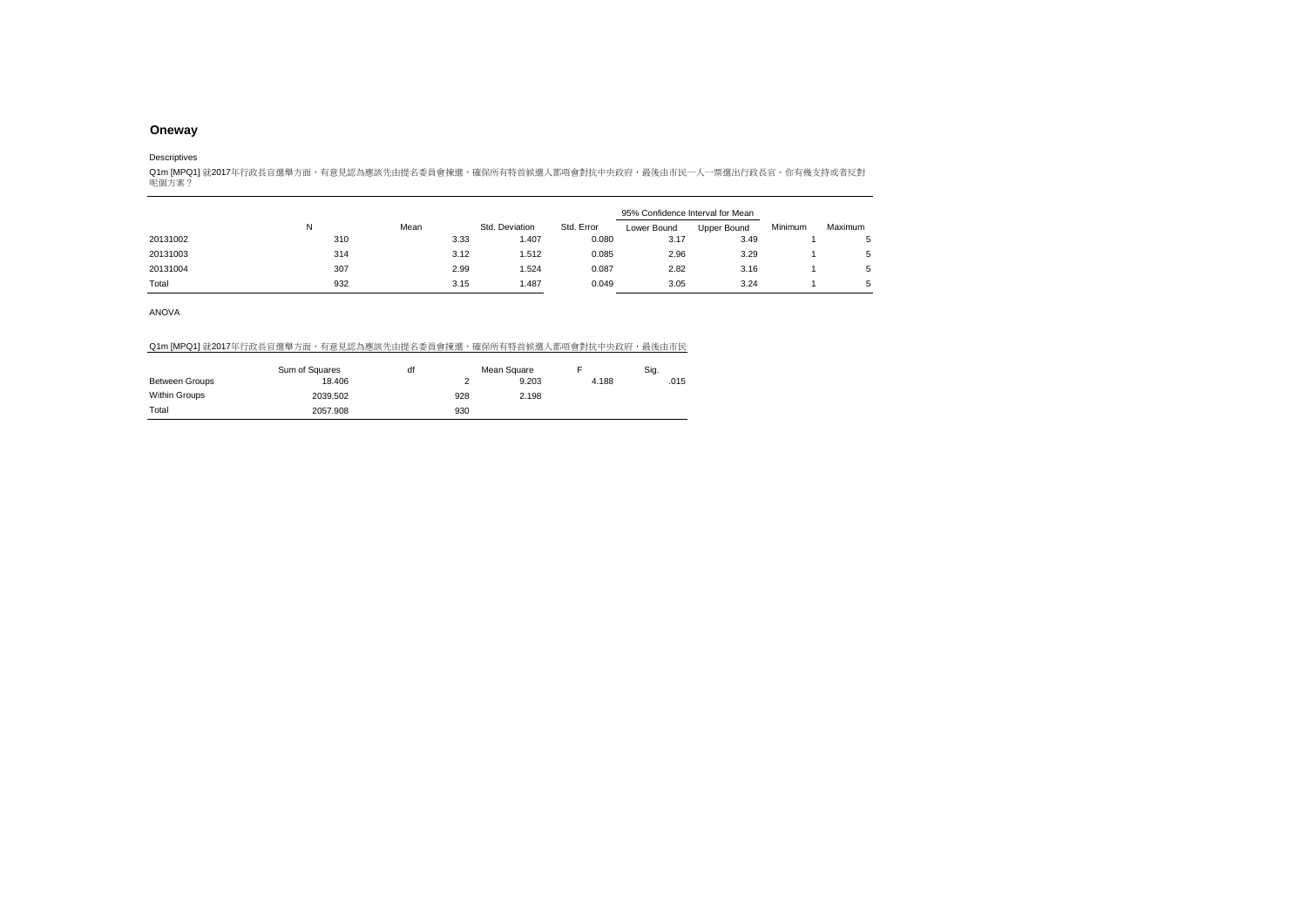### Descriptives

Q1m [MPQ1] 就2017年行政長官選舉方面,有意見認為應該先由提名委員會揀選,確保所有特首候選人都唔會對抗中央政府,最後由市民一人一票選出行政長官。你有幾支持或者反對<br>呢個方案?

|       |     |      |                |            | 95% Confidence Interval for Mean |             |         |         |
|-------|-----|------|----------------|------------|----------------------------------|-------------|---------|---------|
|       | N   | Mean | Std. Deviation | Std. Error | Lower Bound                      | Upper Bound | Minimum | Maximum |
| 1男    | 438 | 3.15 | .543           | 0.074      | 3.00                             | 3.29        |         |         |
| 2女    | 494 | 3.15 | 1.437          | 0.065      | 3.02                             | 3.28        |         | 5       |
| Total | 932 | 3.15 | 1.487          | 0.049      | 3.05                             | 3.24        |         |         |

### ANOVA

|                | Sum of Squares | df |     | Mean Square |       | Sig.  |
|----------------|----------------|----|-----|-------------|-------|-------|
| Between Groups | .006           |    |     | 0.006       | 0.003 | 0.959 |
| Within Groups  | 2057.902       |    | 929 | 2.215       |       |       |
| Total          | 2057.908       |    | 930 |             |       |       |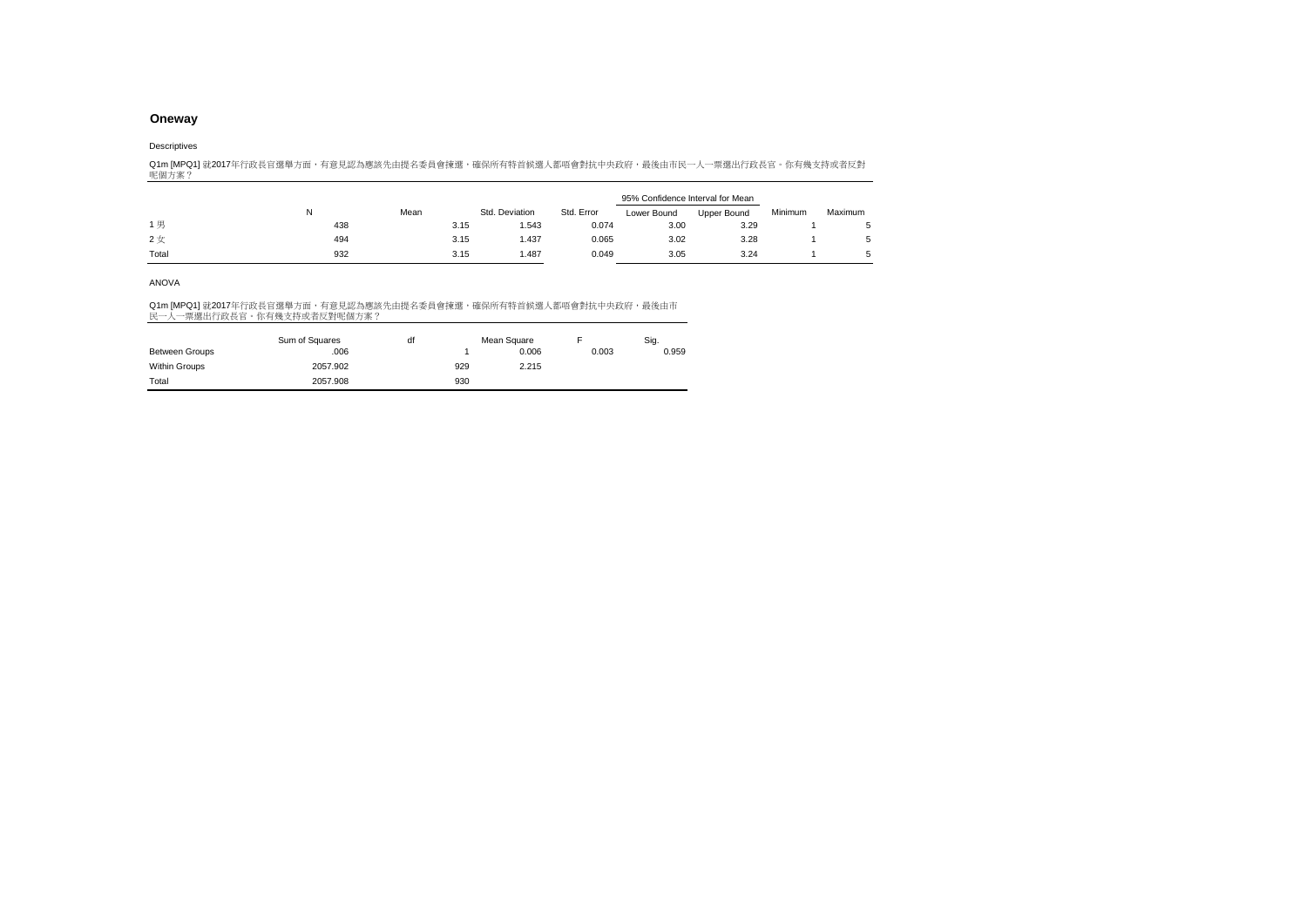Descriptives

Q1m [MPQ1] 就2017年行政長官選舉方面,有意見認為應該先由提名委員會揀選,確保所有特首候選人都唔會對抗中央政府,最後由市民一人一票選出行政長官。你有幾支持或者反對<br>呢個方案?

|            |     |      |                |            | 95% Confidence Interval for Mean |             |         |         |  |
|------------|-----|------|----------------|------------|----------------------------------|-------------|---------|---------|--|
|            | N   | Mean | Std. Deviation | Std. Error | Lower Bound                      | Upper Bound | Minimum | Maximum |  |
| $118 - 19$ | 27  | 2.47 | 1.349          | 0.259      | 1.94                             | 3.00        |         | 5       |  |
| $220 - 29$ | 156 | 2.77 | 1.608          | 0.129      | 2.52                             | 3.03        |         | 5       |  |
| $330 - 39$ | 174 | 2.87 | 1.469          | 0.111      | 2.65                             | 3.09        |         | 5       |  |
| $440 - 49$ | 179 | 3.20 | 1.421          | 0.106      | 2.99                             | 3.41        |         | 5       |  |
| $550 - 59$ | 188 | 3.29 | 1.421          | 0.104      | 3.09                             | 3.50        |         | 5       |  |
| $660 - 69$ | 110 | 3.50 | 1.456          | 0.139      | 3.23                             | 3.78        |         | 5       |  |
| 770 或以上    | 91  | 3.72 | 1.323          | 0.139      | 3.44                             | 3.99        |         | 5       |  |
| Total      | 926 | 3.15 | 1.486          | 0.049      | 3.05                             | 3.25        |         | 5       |  |

ANOVA

|                       | Sum of Squares | df |     | Mean Square |       | Sig. |
|-----------------------|----------------|----|-----|-------------|-------|------|
| <b>Between Groups</b> | 95.143         |    |     | 15.857      | 7.472 | .000 |
| Within Groups         | 1948.285       |    | 918 | 2.122       |       |      |
| Total                 | 2043.428       |    | 924 |             |       |      |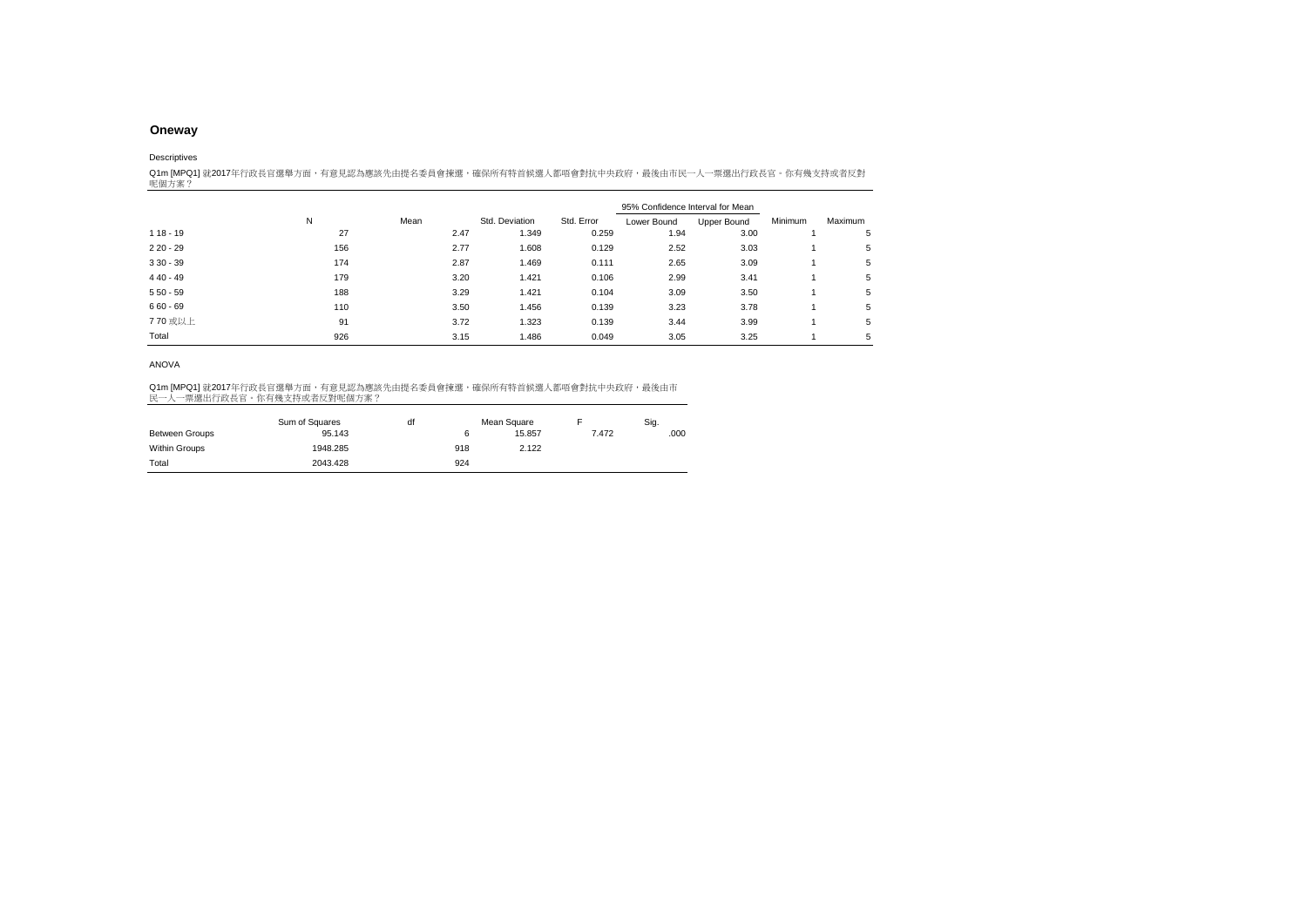#### Descriptives

Q1m [MPQ1] 就2017年行政長官選舉方面,有意見認為應該先由提名委員會揀選,確保所有特首候選人都唔會對抗中央政府,最後由市民一人一票選出行政長官。你有幾支持或者反對<br>呢個方案?

|            |     |      |                |            | 95% Confidence Interval for Mean |             |         |         |
|------------|-----|------|----------------|------------|----------------------------------|-------------|---------|---------|
|            | N   | Mean | Std. Deviation | Std. Error | Lower Bound                      | Upper Bound | Minimum | Maximum |
| $118 - 29$ | 183 | 2.73 | 1.572          | 0.116      | 2.50                             | 2.96        |         |         |
| $230 - 49$ | 353 | 3.04 | 1.452          | 0.077      | 2.89                             | 3.19        |         | 5       |
| 350 或以上    | 390 | 3.45 | 1.416          | 0.072      | 3.31                             | 3.59        |         | 5       |
| Total      | 926 | 3.15 | 1.486          | 0.049      | 3.05                             | 3.25        |         |         |

### ANOVA

|                       | Sum of Squares | df |     | Mean Square |        | Sig.  |
|-----------------------|----------------|----|-----|-------------|--------|-------|
| <b>Between Groups</b> | 72.096         |    |     | 36.048      | 16.860 | 0.000 |
| Within Groups         | 1971.332       |    | 922 | 2.138       |        |       |
| Total                 | 2043.428       |    | 924 |             |        |       |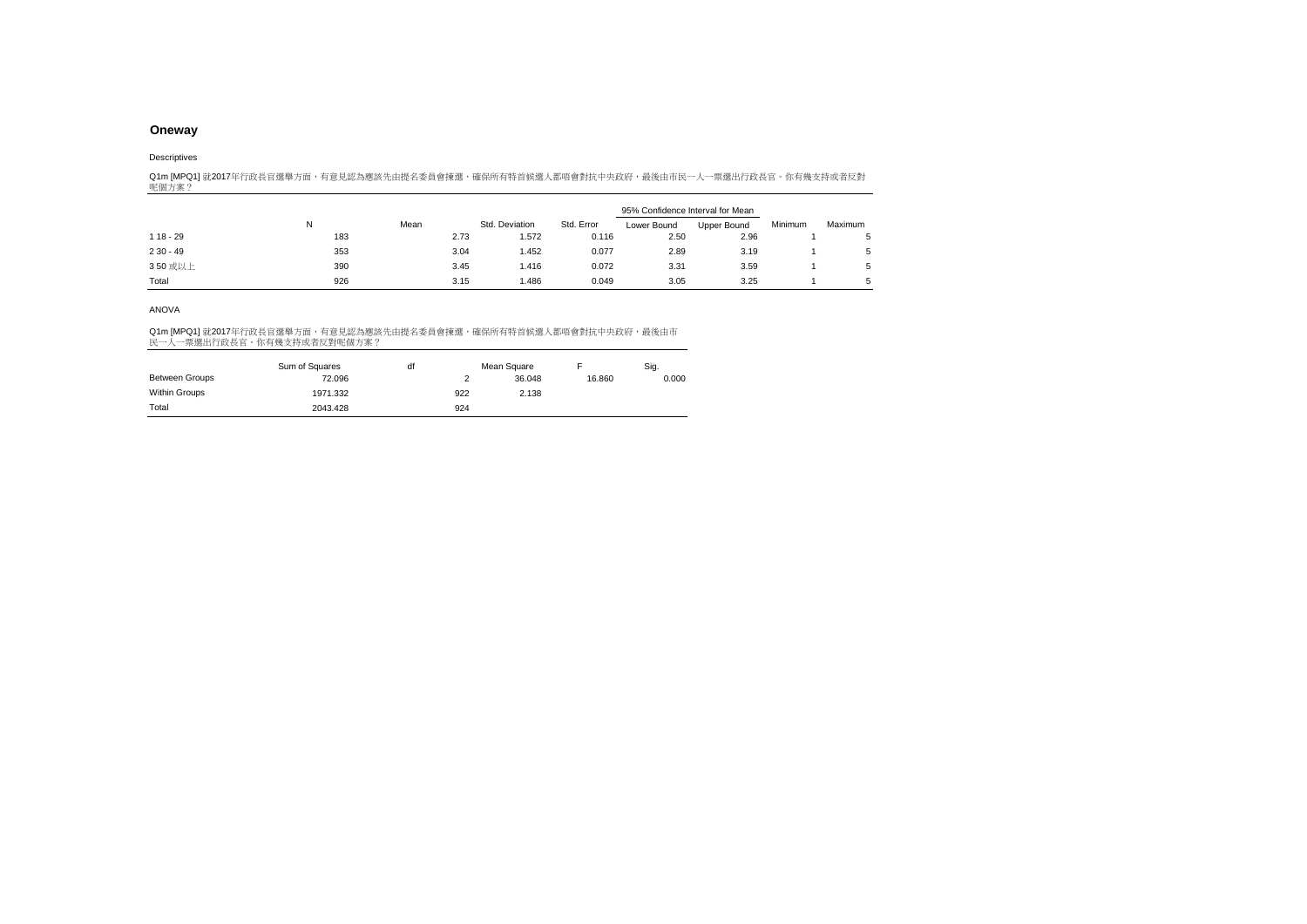Descriptives

Q1m [MPQ1] 就2017年行政長官選舉方面,有意見認為應該先由提名委員會揀選,確保所有特首候選人都唔會對抗中央政府,最後由市民一人一票選出行政長官。你有幾支持或者反對<br>呢個方案?

|         |     |      |                |            | 95% Confidence Interval for Mean |             |         |         |
|---------|-----|------|----------------|------------|----------------------------------|-------------|---------|---------|
|         | N   | Mean | Std. Deviation | Std. Error | Lower Bound                      | Upper Bound | Minimum | Maximum |
| 1 小學或以下 | 125 | 3.81 | 1.245          | 0.112      | 3.59                             | 4.03        |         |         |
| 2中學     | 451 | 3.29 | 1.434          | 0.068      | 3.15                             | 3.42        |         | 5       |
| 3 大專或以上 | 352 | 2.73 | 1.515          | 0.081      | 2.57                             | 2.89        |         |         |
| Total   | 928 | 3.15 | 1.487          | 0.049      | 3.05                             | 3.24        |         |         |

#### ANOVA

|                       | Sum of Squares | df |     | Mean Square |        | Sig.  |
|-----------------------|----------------|----|-----|-------------|--------|-------|
| <b>Between Groups</b> | 125.152        |    |     | 62.576      | 30.068 | 0.000 |
| Within Groups         | 1922.977       |    | 924 | 2.081       |        |       |
| Total                 | 2048.129       |    | 926 |             |        |       |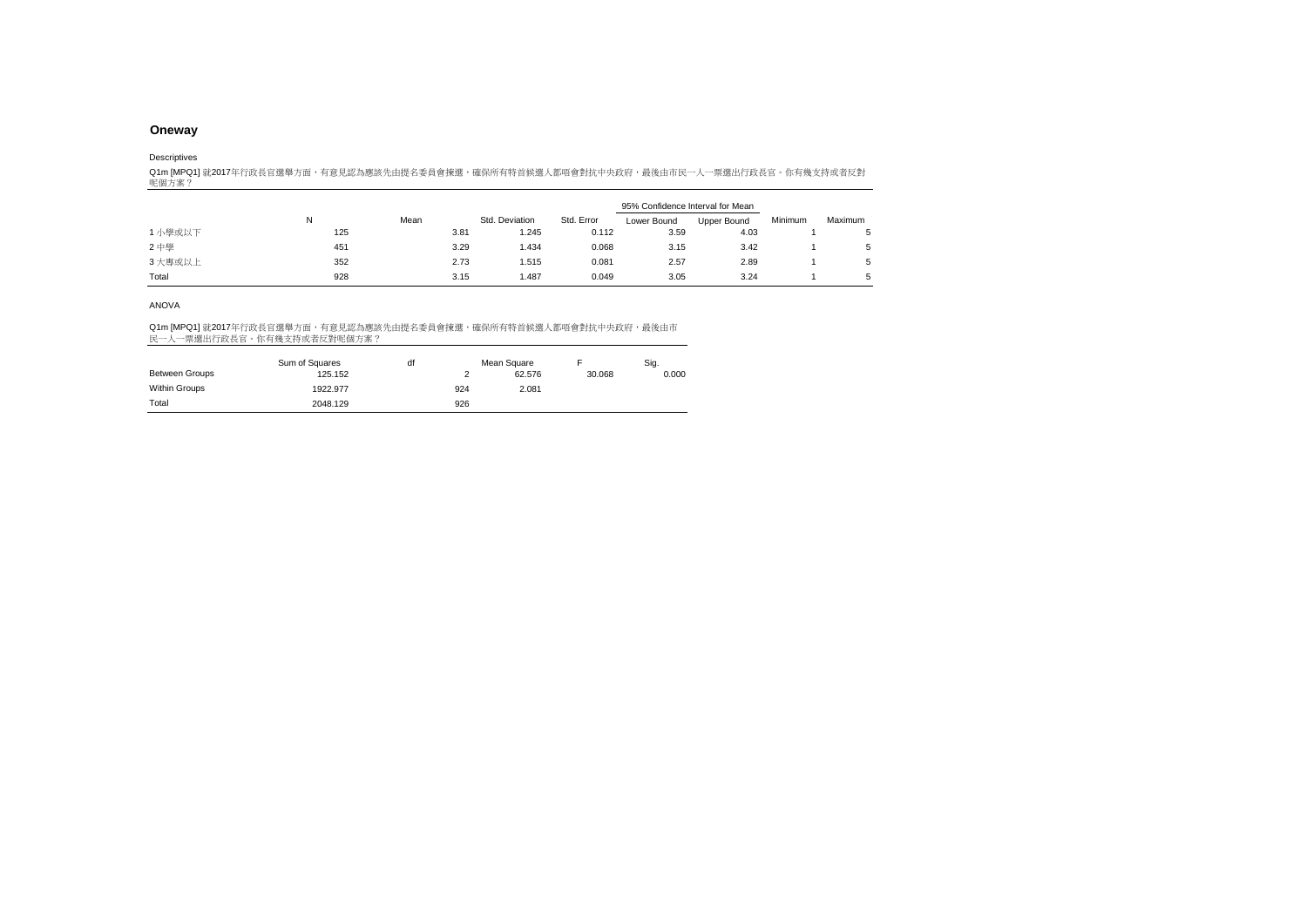#### Descriptives

Q1m [MPQ1] 就2017年行政長官選舉方面,有意見認為應該先由提名委員會揀選,確保所有特首候選人都唔會對抗中央政府,最後由市民一人一票選出行政長官。你有幾支持或者反對<br>呢個方案?

|           |     |      |                |            | 95% Confidence Interval for Mean |             |         |         |
|-----------|-----|------|----------------|------------|----------------------------------|-------------|---------|---------|
|           | N   | Mean | Std. Deviation | Std. Error | Lower Bound                      | Upper Bound | Minimum | Maximum |
| 1 行政及專業人員 | 274 | 2.82 | 1.483          | 0.090      | 2.65                             | 3.00        |         | 5       |
| 2 文職及服務人員 | 180 | 3.11 | 1.480          | 0.110      | 2.89                             | 3.32        |         | 5       |
| 3 勞動工人    | 83  | 3.53 | 1.539          | 0.169      | 3.19                             | 3.86        |         | 5       |
| 4學生       | 61  | 2.50 | 1.450          | 0.185      | 2.13                             | 2.88        |         | 5       |
| 5家庭主婦     | 140 | 3.39 | 1.392          | 0.118      | 3.16                             | 3.62        |         | 5       |
| 6 其他      | 187 | 3.51 | 1.404          | 0.103      | 3.31                             | 3.72        |         | 5       |
| Total     | 925 | 3.15 | 1.489          | 0.049      | 3.05                             | 3.24        |         | 5       |

### ANOVA

|                       | Sum of Squares | df |     | Mean Square |       | Sig.  |
|-----------------------|----------------|----|-----|-------------|-------|-------|
| <b>Between Groups</b> | 99.705         |    |     | 19.941      | 9.400 | 0.000 |
| Within Groups         | 1949.458       |    | 919 | 2.121       |       |       |
| Total                 | 2049.164       |    | 924 |             |       |       |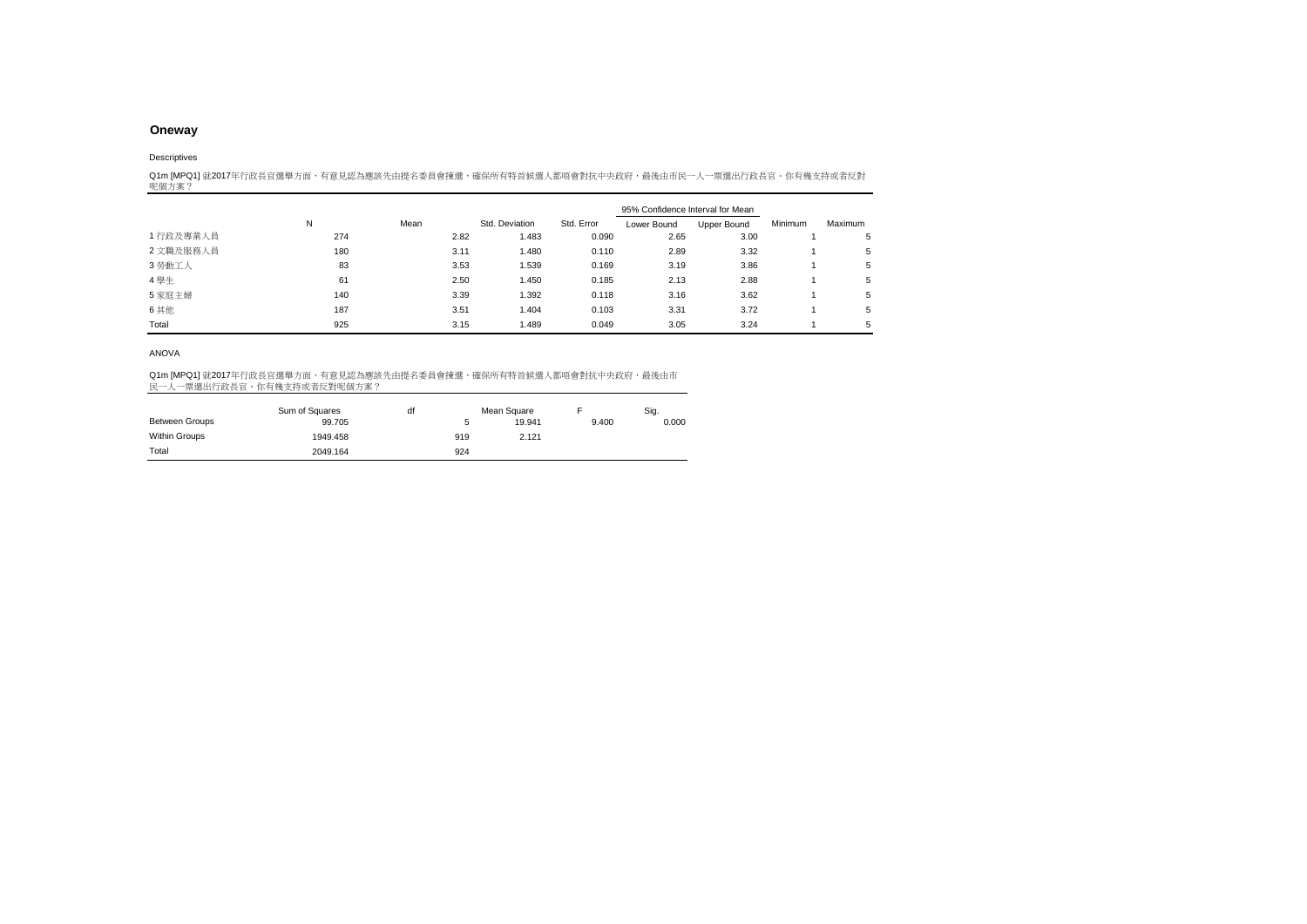### **Crosstabs**

# Q2 [MPQ2] 有人建議用「佔領中環」行動,爭取中央及特區政府落實2017年行政長官的普選方案。你有幾支持或者反對呢個建議? \* date

Crosstab

|                                 |            |               |          | date     |          |        |  |
|---------------------------------|------------|---------------|----------|----------|----------|--------|--|
|                                 |            |               | 20131002 | 20131003 | 20131004 | Total  |  |
| Q2 [MPQ2] 有人建議用「佔 1 好支持         |            | Count         | 33       | 42       | 43       | 119    |  |
| 領中環」行動,爭取中央及特<br>區政府落實2017年行政長官 |            | % within date | 10.0%    | 12.5%    | 13.0%    | 11.8%  |  |
| 的普選方案。你有幾支持或者 2 幾支持             |            | Count         | 33       | 57       | 44       | 134    |  |
| 反對呢個建議?                         |            | % within date | 9.7%     | 16.8%    | 13.4%    | 13.3%  |  |
|                                 | $3 - ##$   | Count         | 44       | 35       | 35       | 114    |  |
|                                 |            | % within date | 13.2%    | 10.4%    | 10.4%    | 11.3%  |  |
|                                 | 4 幾反對      | Count         | 73       | 74       | 77       | 224    |  |
|                                 |            | % within date | 21.9%    | 21.8%    | 23.1%    | 22.3%  |  |
|                                 | 5 好反對      | Count         | 123      | 101      | 105      | 328    |  |
|                                 |            | % within date | 36.8%    | 29.7%    | 31.6%    | 32.7%  |  |
|                                 | 8888 唔知/難講 | Count         | 28       | 30       | 28       | 86     |  |
|                                 |            | % within date | 8.3%     | 8.8%     | 8.5%     | 8.5%   |  |
| Total                           |            | Count         | 334      | 339      | 331      | 1005   |  |
|                                 |            | % within date | 100.0%   | 100.0%   | 100.0%   | 100.0% |  |

### Chi-Square Tests

| _ _                          |            |    |    |                           |
|------------------------------|------------|----|----|---------------------------|
|                              | Value      | df |    | Asymp. Sig. (2-<br>sided) |
| Pearson Chi-Square           | $12.154^a$ |    | 10 | 0.275                     |
| Likelihood Ratio             | 12.220     |    | 10 | 0.271                     |
| Linear-by-Linear Association | .007       |    | 1  | 0.934                     |
| N of Valid Cases             | 1005       |    |    |                           |

a. 0 cells (.0%) have expected count less than 5. The minimum expected count is 28.31.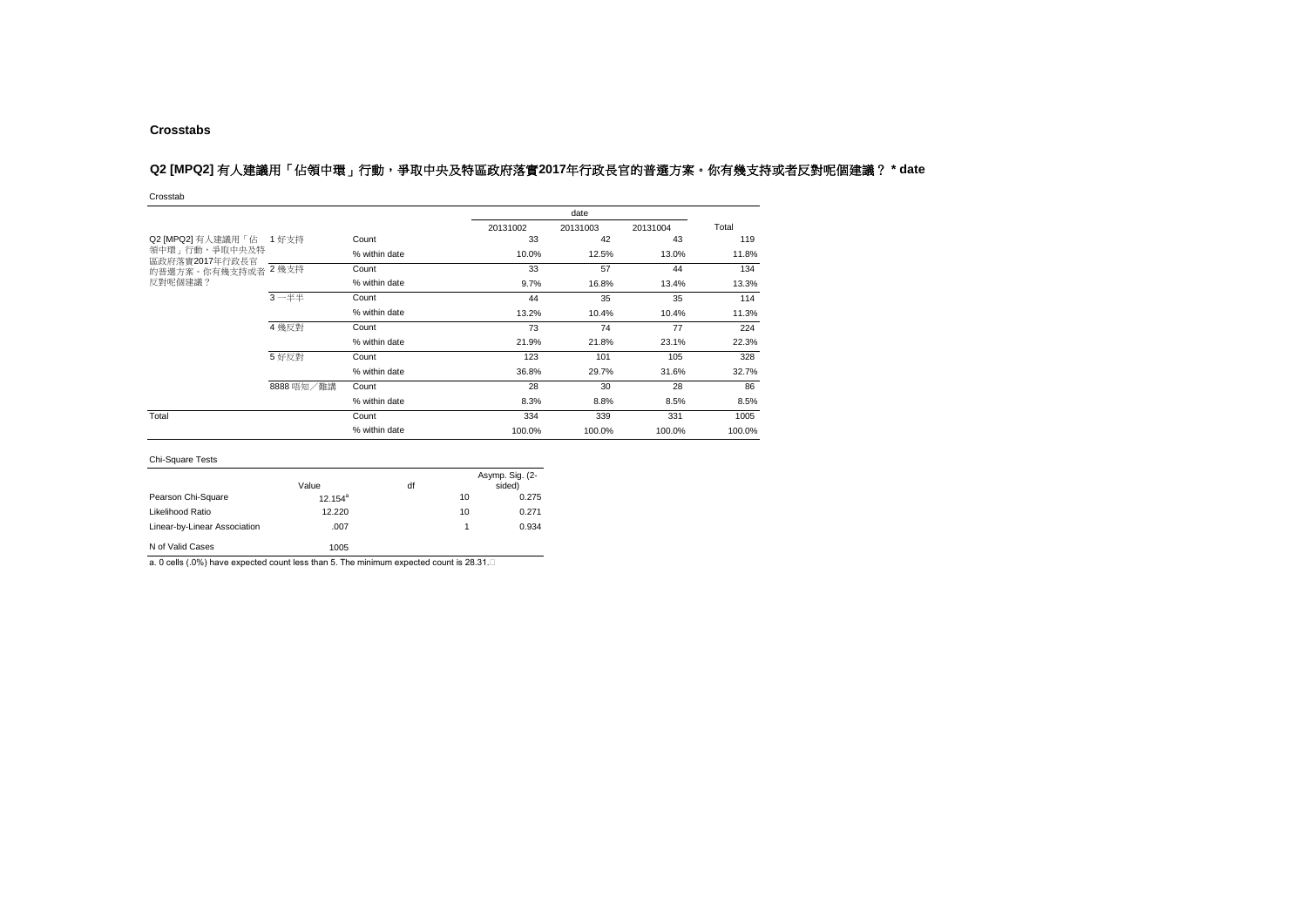# **Q2 [MPQ2]** 有人建議用「佔領中環」行動,爭取中央及特區政府落實**2017**年行政長官的普選方案。你有幾支持或者反對呢個建議? **\* sex [S6]** 性別

#### Crosstab

|                                                              |            |                      |        | sex [S6] 性別 |        |  |  |
|--------------------------------------------------------------|------------|----------------------|--------|-------------|--------|--|--|
|                                                              |            |                      | 1男     | 2女          | Total  |  |  |
| Q2 [MPQ2] 有人建議用「佔 1 好支持<br>領中環 - 行動,爭取中央及特<br>區政府落實2017年行政長官 |            | Count                | 66     | 53          | 119    |  |  |
|                                                              |            | % within sex [S6] 性別 | 14.5%  | 9.7%        | 11.8%  |  |  |
| 的普選方案。你有幾支持或者                                                | 2 幾支持      | Count                | 59     | 75          | 134    |  |  |
| 反對呢個建議?                                                      |            | % within sex [S6] 性別 | 12.9%  | 13.6%       | 13.3%  |  |  |
|                                                              | $3 - ##$   | Count                | 40     | 74          | 114    |  |  |
|                                                              |            | % within sex [S6] 性別 | 8.6%   | 13.6%       | 11.3%  |  |  |
|                                                              | 4 幾反對      | Count                | 95     | 129         | 224    |  |  |
|                                                              |            | % within sex [S6] 性別 | 20.8%  | 23.5%       | 22.3%  |  |  |
|                                                              | 5 好反對      | Count                | 170    | 158         | 328    |  |  |
|                                                              |            | % within sex [S6] 性別 | 37.1%  | 28.9%       | 32.7%  |  |  |
|                                                              | 8888 唔知/難講 | Count                | 28     | 58          | 86     |  |  |
|                                                              |            | % within sex [S6] 性別 | 6.1%   | 10.6%       | 8.5%   |  |  |
| Total                                                        |            | Count                | 457    | 547         | 1005   |  |  |
|                                                              |            | % within sex [S6] 性別 | 100.0% | 100.0%      | 100.0% |  |  |

### Chi-Square Tests

| <b>UITUUUGIU TUJU</b>        |            |    |   |                           |
|------------------------------|------------|----|---|---------------------------|
|                              | Value      | df |   | Asymp. Sig. (2-<br>sided) |
|                              |            |    |   |                           |
| Pearson Chi-Square           | $22.392^a$ |    | 5 | 0.000                     |
| Likelihood Ratio             | 22.641     |    | 5 | 0.000                     |
| Linear-by-Linear Association | 6.661      |    | 1 | 0.010                     |
| N of Valid Cases             | 1005       |    |   |                           |

a. 0 cells (.0%) have expected count less than 5. The minimum expected count is 39.05.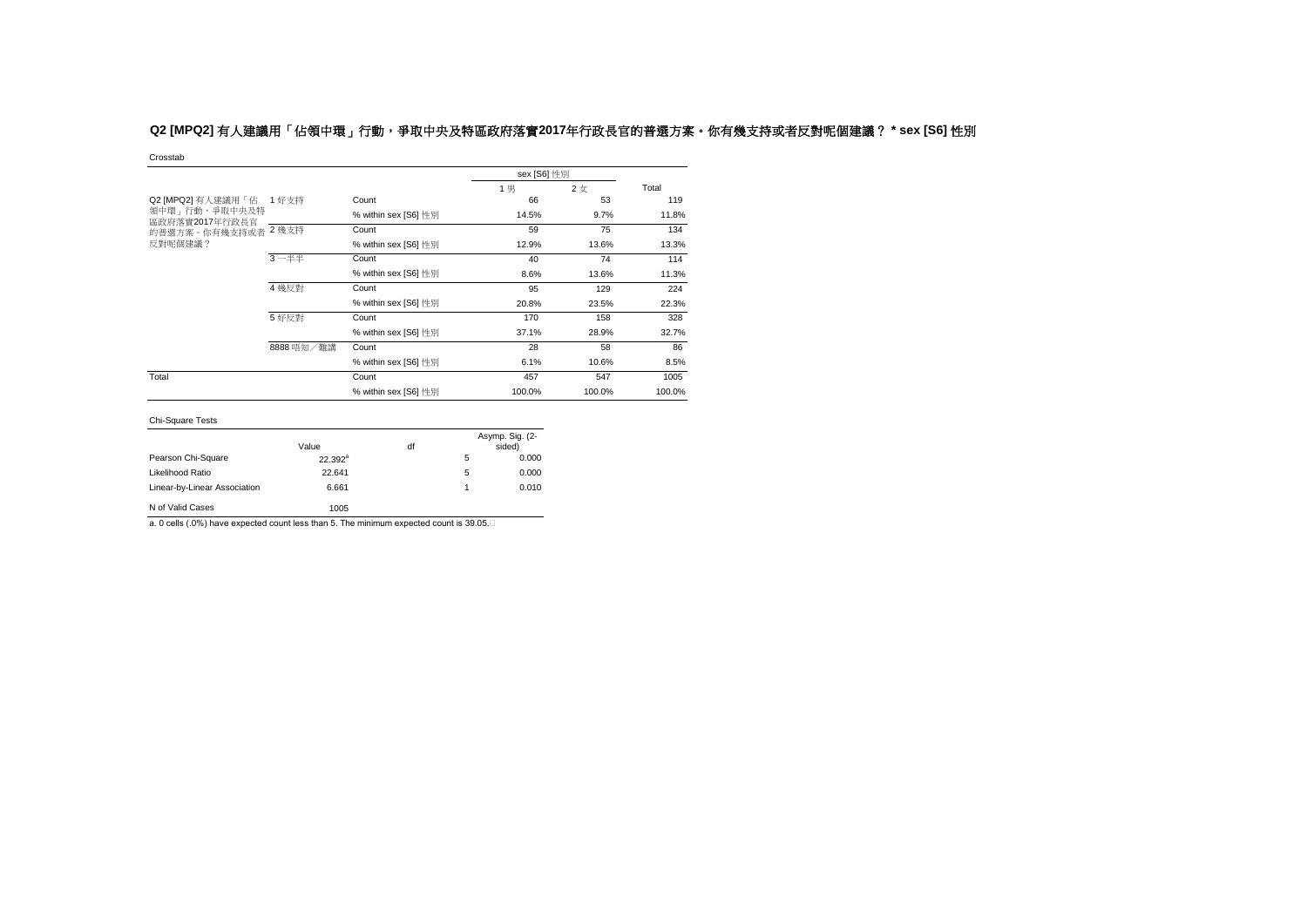# **Q2 [MPQ2]** 有人建議用「佔領中環」行動,爭取中央及特區政府落實**2017**年行政長官的普選方案。你有幾支持或者反對呢個建議? **\* agegp\_TP\_7** 年齡

Crosstab

|                                   |            |                        |                |            |            | agegp_TP_7 年齡 |            |            |         |        |
|-----------------------------------|------------|------------------------|----------------|------------|------------|---------------|------------|------------|---------|--------|
|                                   |            |                        | $118 - 19$     | $220 - 29$ | $330 - 39$ | $440 - 49$    | $550 - 59$ | $660 - 69$ | 770 或以上 | Total  |
| Q2 [MPQ2] 有人建議用「佔 1 好支持           |            | Count                  | 3              | 23         | 19         | 24            | 25         | 14         | 9       | 118    |
| 領中環 - 行動,爭取中央及特<br>區政府落實2017年行政長官 |            | % within agegp_TP_7 年齡 | 12.0%          | 15.2%      | 10.2%      | 12.5%         | 12.4%      | 12.0%      | 7.8%    | 11.8%  |
| 的普選方案。你有幾支持或者 2幾支持                |            | Count                  | 6              | 25         | 30         | 28            | 23         | 11         | 9       | 132    |
| 反對呢個建議?                           |            | % within agegp_TP_7 年齡 | 22.2%          | 16.3%      | 16.2%      | 14.5%         | 11.5%      | 9.0%       | 7.3%    | 13.2%  |
|                                   | $3 - 44$   | Count                  | 3              | 30         | 24         | 22            | 19         | 8          | 5       | 112    |
|                                   |            | % within agegp_TP_7 年齡 | 12.0%          | 19.5%      | 13.0%      | 11.3%         | 9.5%       | 6.9%       | 4.5%    | 11.2%  |
|                                   | 4 幾反對      | Count                  | 10             | 40         | 48         | 47            | 41         | 22         | 16      | 224    |
|                                   |            | % within agegp_TP_7 年齡 | 34.8%          | 26.7%      | 25.9%      | 24.1%         | 20.6%      | 18.4%      | 13.0%   | 22.4%  |
|                                   | 5 好反對      | Count                  | 3              | 26         | 55         | 62            | 76         | 50         | 55      | 327    |
|                                   |            | % within agegp_TP_7 年齡 | 12.0%          | 17.0%      | 29.5%      | 31.9%         | 38.0%      | 41.8%      | 46.4%   | 32.8%  |
|                                   | 8888 唔知/難講 | Count                  | $\overline{2}$ | 8          | 9          | 11            | 16         | 14         | 25      | 86     |
|                                   |            | % within agegp_TP_7 年齡 | 7.0%           | 5.2%       | 5.0%       | 5.7%          | 8.1%       | 12.0%      | 20.9%   | 8.6%   |
| Total                             |            | Count                  | 28             | 151        | 187        | 193           | 201        | 119        | 119     | 999    |
|                                   |            | % within agegp_TP_7 年齡 | 100.0%         | 100.0%     | 100.0%     | 100.0%        | 100.0%     | 100.0%     | 100.0%  | 100.0% |

Chi-Square Tests

|                              | Value            | df |    | Asymp. Sig. (2-<br>sided) |
|------------------------------|------------------|----|----|---------------------------|
| Pearson Chi-Square           | $96.990^{\rm a}$ |    | 30 | 0.000                     |
| Likelihood Ratio             | 95.354           |    | 30 | 0.000                     |
| Linear-by-Linear Association | 22.291           |    |    | 0.000                     |
| N of Valid Cases             | 999              |    |    |                           |

a. 4 cells (9.5%) have expected count less than 5. The minimum expected count is 2.37.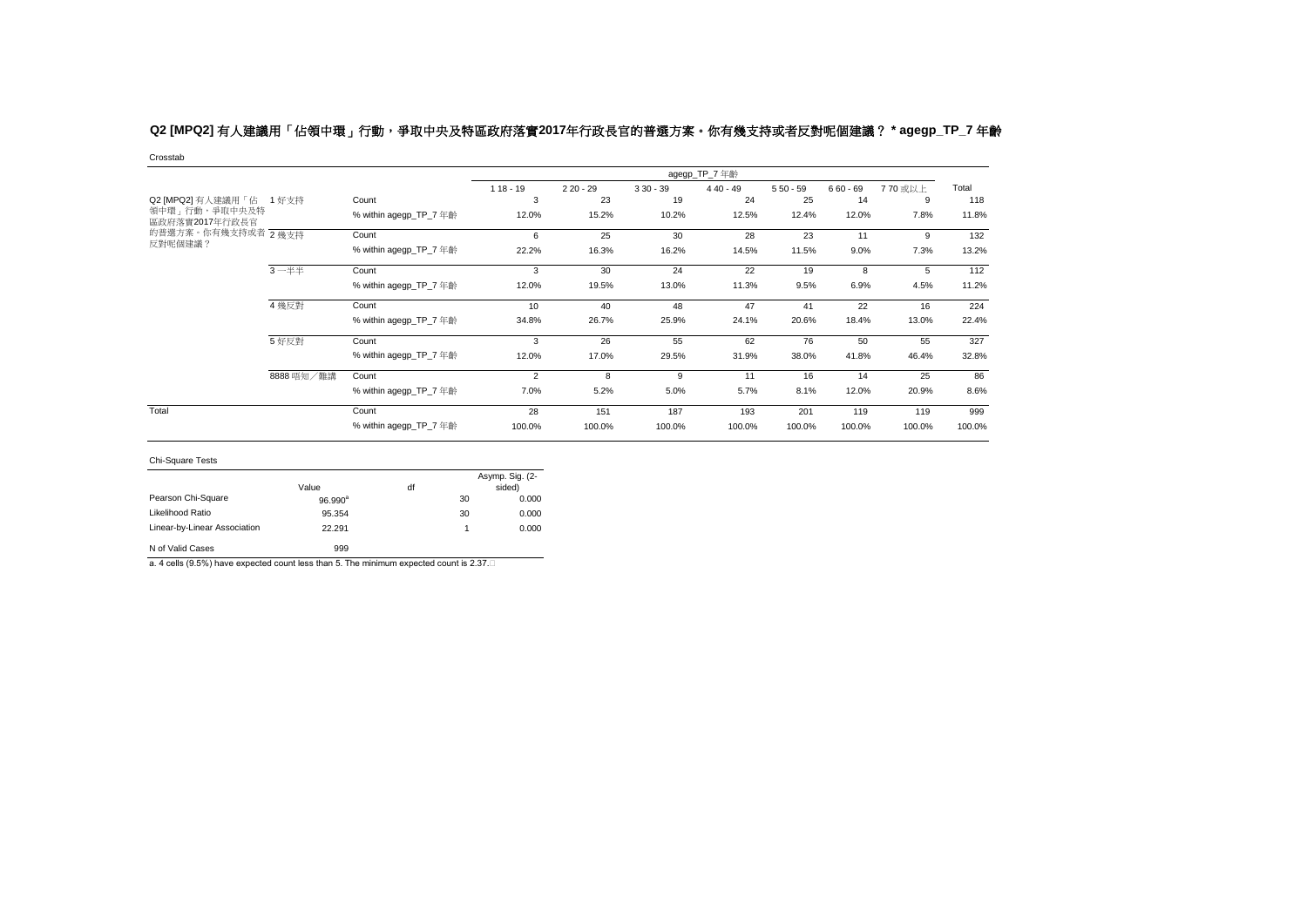# **Q2 [MPQ2]** 有人建議用「佔領中環」行動,爭取中央及特區政府落實**2017**年行政長官的普選方案。你有幾支持或者反對呢個建議? **\* agegp2** 年齡

Crosstab

|                                   |            |                    |            | agegp2 年齡  |         |        |
|-----------------------------------|------------|--------------------|------------|------------|---------|--------|
|                                   |            |                    | $118 - 29$ | $230 - 49$ | 350 或以上 | Total  |
| Q2 [MPQ2] 有人建議用「佔 1 好支持           |            | Count              | 26         | 43         | 48      | 118    |
| 領中環 - 行動,爭取中央及特<br>區政府落實2017年行政長官 |            | % within agegp2 年齡 | 14.8%      | 11.4%      | 11.0%   | 11.8%  |
| 的普選方案。你有幾支持或者 2 幾支持               |            | Count              | 31         | 58         | 43      | 132    |
| 反對呢個建議?                           |            | % within agegp2 年齡 | 17.2%      | 15.3%      | 9.7%    | 13.2%  |
|                                   | $3 - ##$   | Count              | 33         | 46         | 33      | 112    |
|                                   |            | % within agegp2 年齡 | 18.3%      | 12.1%      | 7.5%    | 11.2%  |
|                                   | 4 幾反對      | Count              | 50         | 95         | 79      | 224    |
|                                   |            | % within agegp2 年齡 | 27.9%      | 25.0%      | 17.9%   | 22.4%  |
|                                   | 5 好反對      | Count              | 29         | 117        | 182     | 327    |
|                                   |            | % within agegp2 年齡 | 16.3%      | 30.7%      | 41.3%   | 32.8%  |
|                                   | 8888 唔知/難講 | Count              | 10         | 20         | 55      | 86     |
|                                   |            | % within agegp2 年齡 | 5.5%       | 5.4%       | 12.6%   | 8.6%   |
| Total                             |            | Count              | 179        | 380        | 440     | 999    |
|                                   |            | % within agegp2 年齡 | 100.0%     | 100.0%     | 100.0%  | 100.0% |

### Chi-Square Tests

|                              | Value               | df |    | Asymp. Sig. (2-<br>sided) |
|------------------------------|---------------------|----|----|---------------------------|
| Pearson Chi-Square           | $70.656^{\text{a}}$ |    | 10 | 0.000                     |
| Likelihood Ratio             | 72.819              |    | 10 | 0.000                     |
| Linear-by-Linear Association | 12.508              |    |    | 0.000                     |
| N of Valid Cases             | 999                 |    |    |                           |

a. 0 cells (.0%) have expected count less than 5. The minimum expected count is 15.38.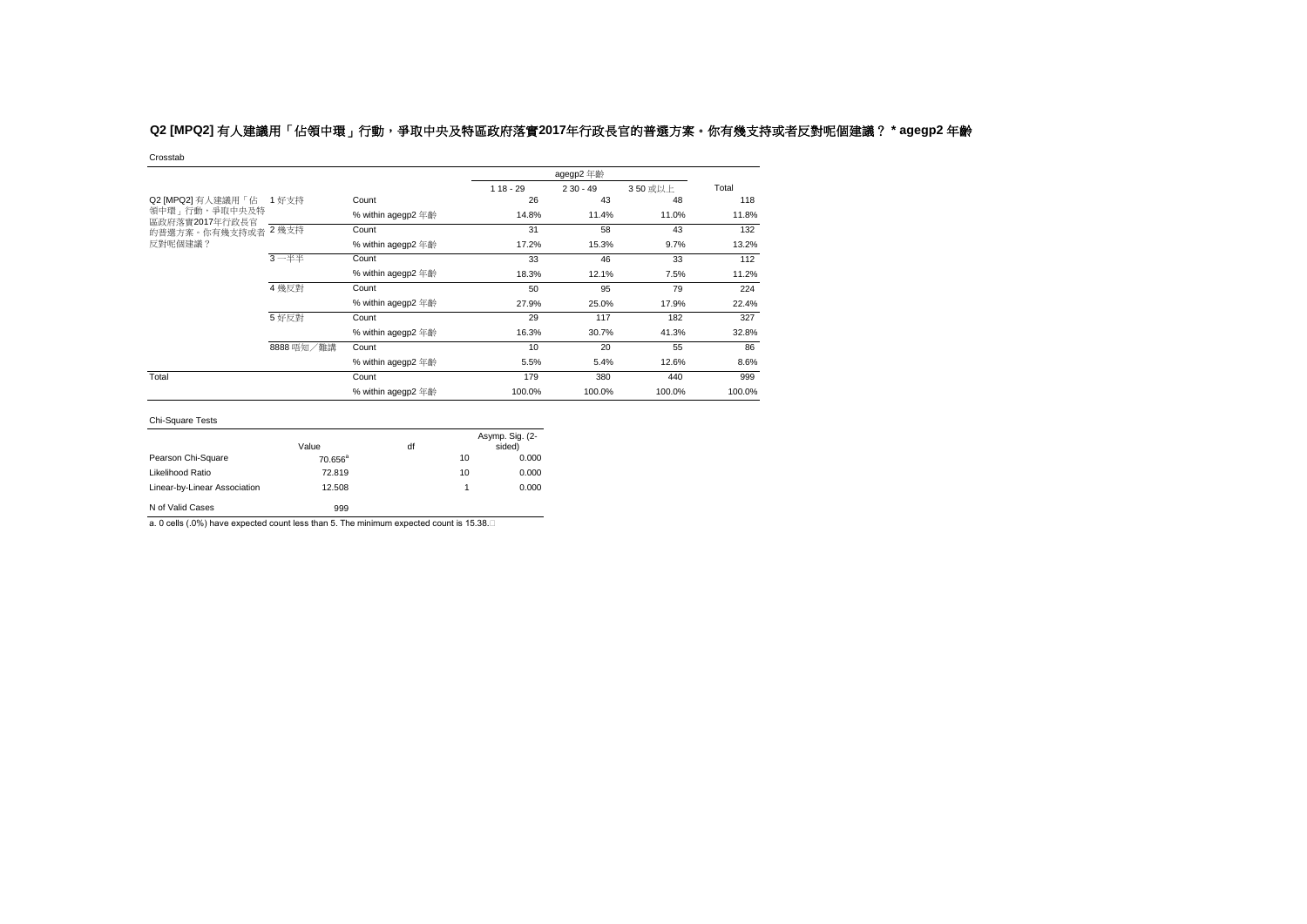# **Q2 [MPQ2]** 有人建議用「佔領中環」行動,爭取中央及特區政府落實**2017**年行政長官的普選方案。你有幾支持或者反對呢個建議? **\* edugp\_TP** 教育程度

Crosstab

|                                   |            |                        |        | edugp_TP 教育程度 |        |        |
|-----------------------------------|------------|------------------------|--------|---------------|--------|--------|
|                                   |            |                        | 1小學或以下 | 2中學           | 3大專或以上 | Total  |
| Q2 [MPQ2] 有人建議用「佔                 | 1 好支持      | Count                  | 15     | 56            | 49     | 119    |
| 領中環 - 行動,爭取中央及特<br>區政府落實2017年行政長官 |            | % within edugp_TP 教育程度 | 9.6%   | 11.3%         | 13.7%  | 11.9%  |
| 的普選方案。你有幾支持或者 2幾支持                |            | Count                  | 14     | 54            | 66     | 134    |
| 反對呢個建議?                           |            | % within edugp_TP 教育程度 | 9.1%   | 11.0%         | 18.5%  | 13.4%  |
|                                   | $3 - ##$   | Count                  | 9      | 52            | 53     | 114    |
|                                   |            | % within edugp_TP 教育程度 | 5.8%   | 10.7%         | 14.8%  | 11.4%  |
|                                   | 4 幾反對      | Count                  | 29     | 134           | 61     | 224    |
|                                   |            | % within edugp_TP 教育程度 | 19.4%  | 27.2%         | 17.1%  | 22.4%  |
|                                   | 5 好反對      | Count                  | 54     | 164           | 107    | 326    |
|                                   |            | % within edugp_TP 教育程度 | 35.8%  | 33.4%         | 30.2%  | 32.6%  |
|                                   | 8888 唔知/難講 | Count                  | 31     | 31            | 20     | 82     |
|                                   |            | % within edugp_TP 教育程度 | 20.3%  | 6.4%          | 5.6%   | 8.2%   |
| Total                             |            | Count                  | 152    | 491           | 355    | 999    |
|                                   |            | % within edugp_TP 教育程度 | 100.0% | 100.0%        | 100.0% | 100.0% |

#### Chi-Square Tests

| <b>UIT UYUULU TUULU</b>      |                     |    |    |                           |
|------------------------------|---------------------|----|----|---------------------------|
|                              | Value               | df |    | Asymp. Sig. (2-<br>sided) |
| Pearson Chi-Square           | 64.008 <sup>a</sup> |    | 10 | 0.000                     |
| Likelihood Ratio             | 57.062              |    | 10 | 0.000                     |
| Linear-by-Linear Association | 21.760              |    | 1  | 0.000                     |
| N of Valid Cases             | 999                 |    |    |                           |

a. 0 cells (.0%) have expected count less than 5. The minimum expected count is 12.51.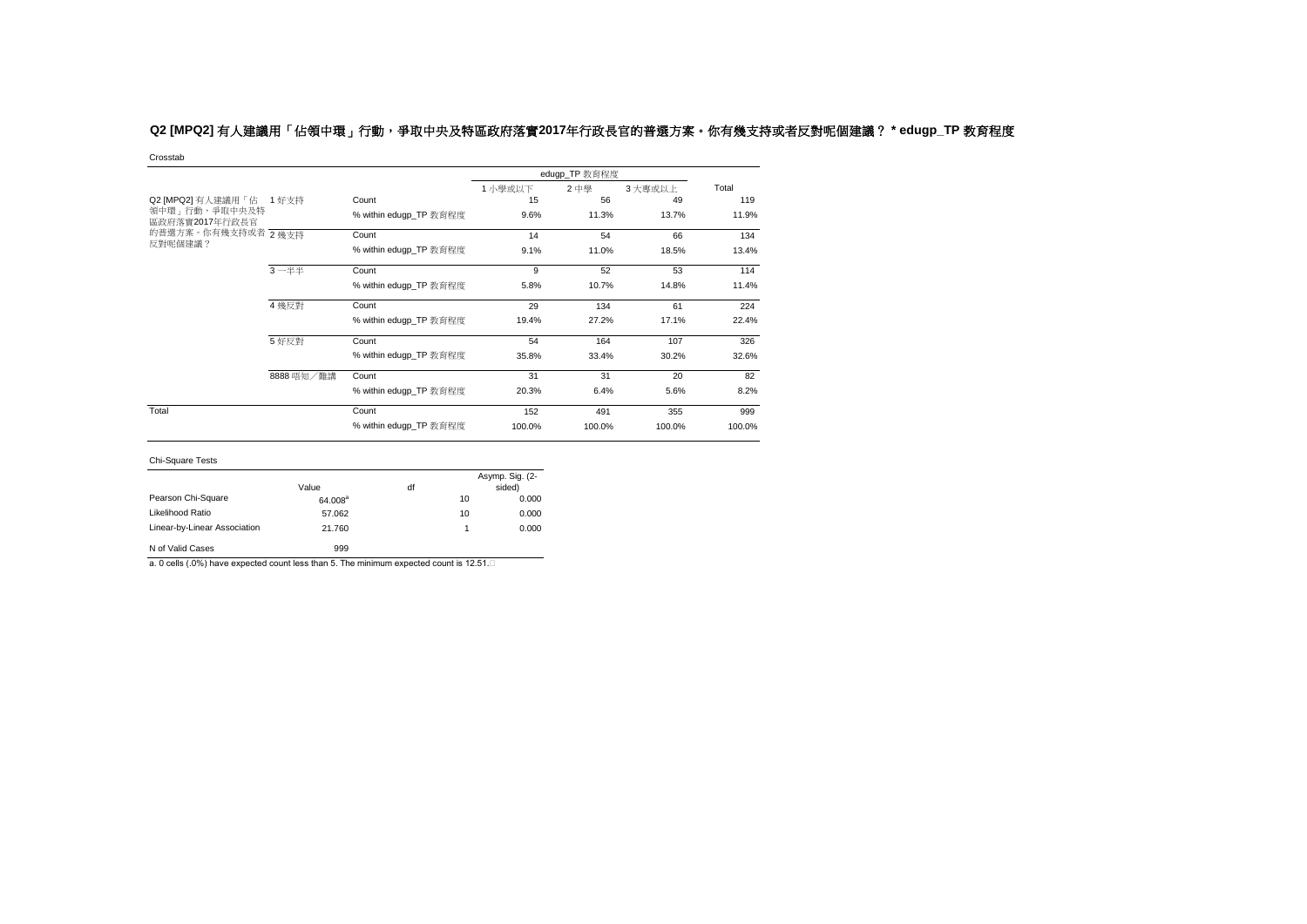# **Q2 [MPQ2]** 有人建議用「佔領中環」行動,爭取中央及特區政府落實**2017**年行政長官的普選方案。你有幾支持或者反對呢個建議? **\* occgp** 職位

Crosstab

|                                  |            |                   |              |               | occgp 職位 |                |        |        |        |
|----------------------------------|------------|-------------------|--------------|---------------|----------|----------------|--------|--------|--------|
|                                  |            |                   | 1行政及專業人<br>員 | 2 文職及服務人<br>員 | 3 勞動工人   | 4學生            | 5家庭主婦  | 6 其他   | Total  |
| Q2 [MPQ2] 有人建議用「佔                | 1 好支持      | Count             | 37           | 25            | 13       |                | 14     | 23     | 119    |
| 領中環 不動, 爭取中央及特<br>區政府落實2017年行政長官 |            | % within occgp 職位 | 13.1%        | 13.5%         | 14.0%    | 11.9%          | 8.6%   | 10.7%  | 11.9%  |
| 的普選方案。你有幾支持或者                    | 2 幾支持      | Count             | 48           | 23            | 11       | 16             | 21     | 15     | 134    |
| 反對呢個建議?                          |            | % within occqp 職位 | 17.1%        | 12.4%         | 12.1%    | 25.3%          | 13.4%  | 6.7%   | 13.4%  |
|                                  | $3 - ##$   | Count             | 35           | 18            | 9        | 14             | 20     | 16     | 113    |
|                                  |            | % within occqp 職位 | 12.5%        | 9.6%          | 10.4%    | 22.7%          | 12.8%  | 7.2%   | 11.3%  |
|                                  | 4 幾反對      | Count             | 52           | 60            | 22       | 12             | 35     | 42     | 223    |
|                                  |            | % within occqp 職位 | 18.4%        | 31.8%         | 24.2%    | 20.0%          | 22.1%  | 19.4%  | 22.4%  |
|                                  | 5 好反對      | Count             | 95           | 54            | 33       | $\overline{7}$ | 46     | 91     | 325    |
|                                  |            | % within occgp 職位 | 33.9%        | 28.7%         | 36.2%    | 11.9%          | 28.6%  | 41.9%  | 32.6%  |
|                                  | 8888 唔知/難講 | Count             | 14           | 8             | 3        | 5              | 23     | 31     | 83     |
|                                  |            | % within occqp 職位 | 5.1%         | 4.0%          | 3.3%     | 8.1%           | 14.5%  | 14.1%  | 8.4%   |
| Total                            |            | Count             | 281          | 188           | 90       | 62             | 159    | 217    | 997    |
|                                  |            | % within occqp 職位 | 100.0%       | 100.0%        | 100.0%   | 100.0%         | 100.0% | 100.0% | 100.0% |

### Chi-Square Tests

|                              | Value               | df |    | Asymp. Sig. (2-<br>sided) |
|------------------------------|---------------------|----|----|---------------------------|
| Pearson Chi-Square           | 84.419 <sup>a</sup> |    | 25 | 0.000                     |
| Likelihood Ratio             | 84.668              |    | 25 | 0.000                     |
| Linear-by-Linear Association | 23.382              |    | 1  | 0.000                     |
| N of Valid Cases             | 997                 |    |    |                           |

a. 0 cells (.0%) have expected count less than 5. The minimum expected count is 5.16.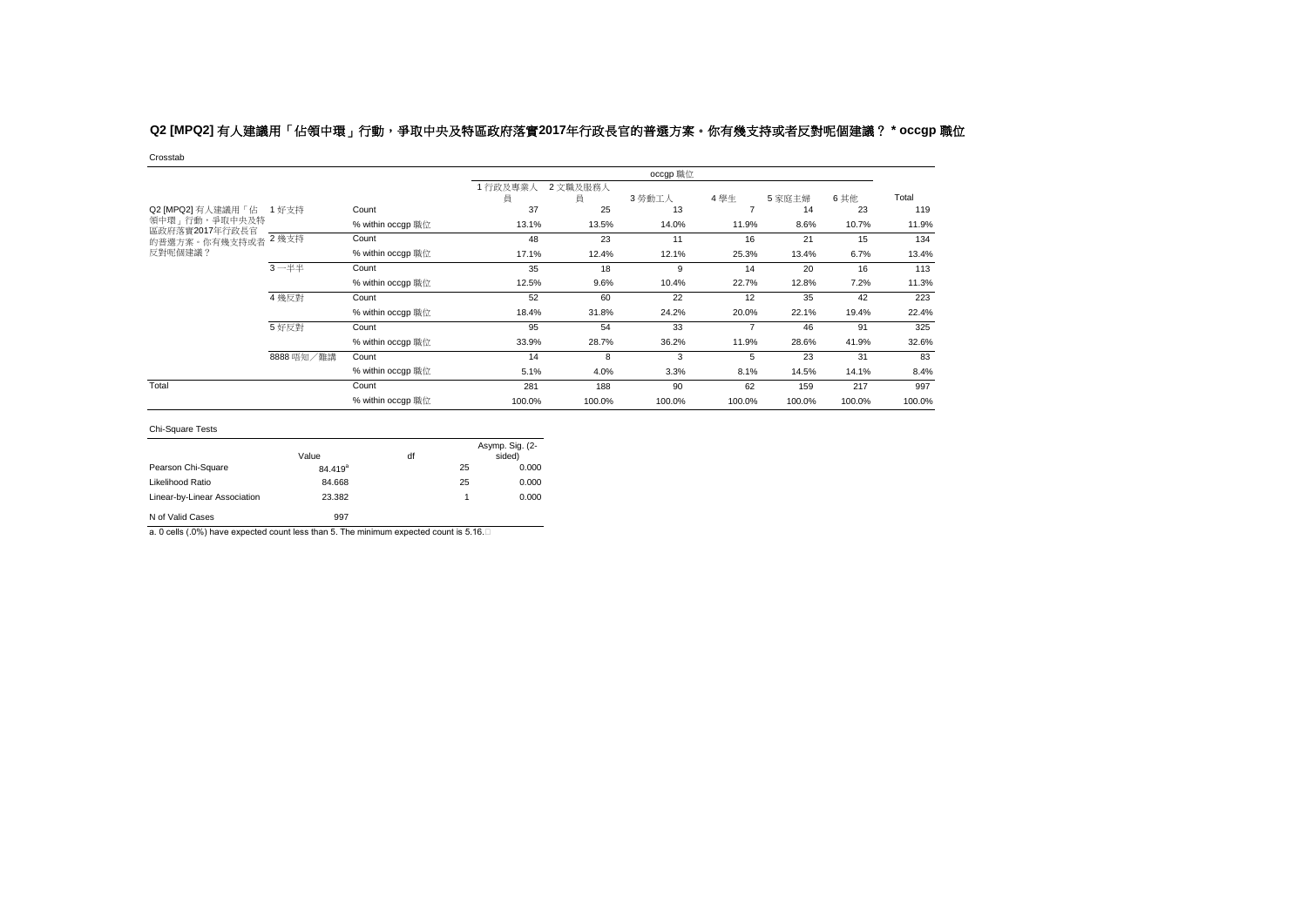# Q2gp [MPQ2] 有人建議用「佔領中環」行動,爭取中央及特區政府落實2017年行政長官的普選方案。你有幾支持或者反對呢個建議? \* date

#### Crosstab

|                                    |            |               |          | date     |          |        |
|------------------------------------|------------|---------------|----------|----------|----------|--------|
|                                    |            |               | 20131002 | 20131003 | 20131004 | Total  |
| Q2gp [MPQ2] 有人建議用<br>「佔領中環」行動,爭取中央 | 1 支持       | Count         | 66       | 99       | 88       | 253    |
|                                    |            | % within date | 19.7%    | 29.2%    | 26.4%    | 25.2%  |
| 及特區政府落實2017年行政<br>長官的普選方案。你有幾支持    | $3 - ##$   | Count         | 44       | 35       | 35       | 114    |
| 或者反對呢個建議?                          |            | % within date | 13.2%    | 10.4%    | 10.4%    | 11.3%  |
|                                    | 4 反對       | Count         | 196      | 175      | 181      | 552    |
|                                    |            | % within date | 58.7%    | 51.5%    | 54.7%    | 55.0%  |
|                                    | 8888 唔知/難講 | Count         | 28       | 30       | 28       | 86     |
|                                    |            | % within date | 8.3%     | 8.8%     | 8.5%     | 8.5%   |
| Total                              |            | Count         | 334      | 339      | 331      | 1005   |
|                                    |            | % within date | 100.0%   | 100.0%   | 100.0%   | 100.0% |

#### Chi-Square Tests

|                              | Value     | df |   | Asymp. Sig. (2-<br>sided) |
|------------------------------|-----------|----|---|---------------------------|
| Pearson Chi-Square           | $9.502^a$ |    | 6 | 0.147                     |
| Likelihood Ratio             | 9.658     |    | 6 | 0.140                     |
| Linear-by-Linear Association | .007      |    |   | 0.934                     |
| N of Valid Cases             | 1005      |    |   |                           |

a. 0 cells (.0%) have expected count less than 5. The minimum expected count is 28.31.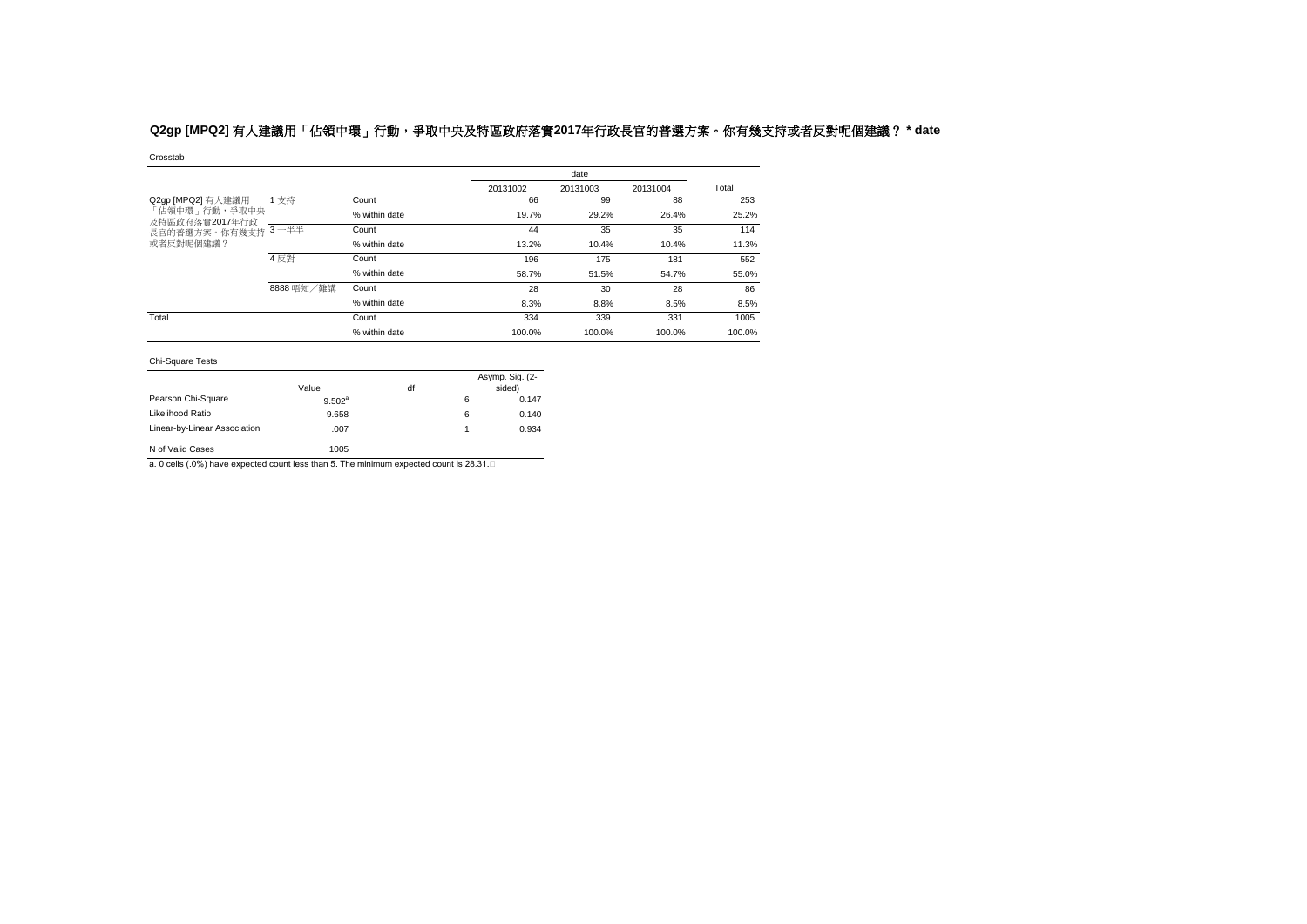# **Q2gp [MPQ2]** 有人建議用「佔領中環」行動,爭取中央及特區政府落實**2017**年行政長官的普選方案。你有幾支持或者反對呢個建議? **\* sex [S6]** 性別

Crosstab

|                                                  |            |                      | sex [S6] 性別 |        |        |
|--------------------------------------------------|------------|----------------------|-------------|--------|--------|
|                                                  |            |                      | 1 男         | 2女     | Total  |
| Q2gp [MPQ2] 有人建議用                                | 1 支持       | Count                | 125         | 128    | 253    |
| 「佔領中環」行動,爭取中央<br>及特區政府落實2017年行政<br>長官的普選方案。你有幾支持 |            | % within sex [S6] 性別 | 27.4%       | 23.3%  | 25.2%  |
|                                                  | $3 - ##$   | Count                | 40          | 74     | 114    |
| 或者反對呢個建議?                                        |            | % within sex [S6] 性別 | 8.6%        | 13.6%  | 11.3%  |
|                                                  | 4 反對       | Count                | 265         | 287    | 552    |
|                                                  |            | % within sex [S6] 性別 | 57.9%       | 52.5%  | 55.0%  |
|                                                  | 8888 唔知/難講 | Count                | 28          | 58     | 86     |
|                                                  |            | % within sex [S6] 性別 | 6.1%        | 10.6%  | 8.5%   |
| Total                                            |            | Count                | 457         | 547    | 1005   |
|                                                  |            | % within sex [S6] 性別 | 100.0%      | 100.0% | 100.0% |

#### Chi-Square Tests

|                              | Value      | df |   | Asymp. Sig. (2-<br>sided) |
|------------------------------|------------|----|---|---------------------------|
| Pearson Chi-Square           | $14.455^a$ |    | 3 | 0.002                     |
| Likelihood Ratio             | 14.742     |    | 3 | 0.002                     |
| Linear-by-Linear Association | 6.663      |    | 1 | 0.010                     |
| N of Valid Cases             | 1005       |    |   |                           |

a. 0 cells (.0%) have expected count less than 5. The minimum expected count is 39.05.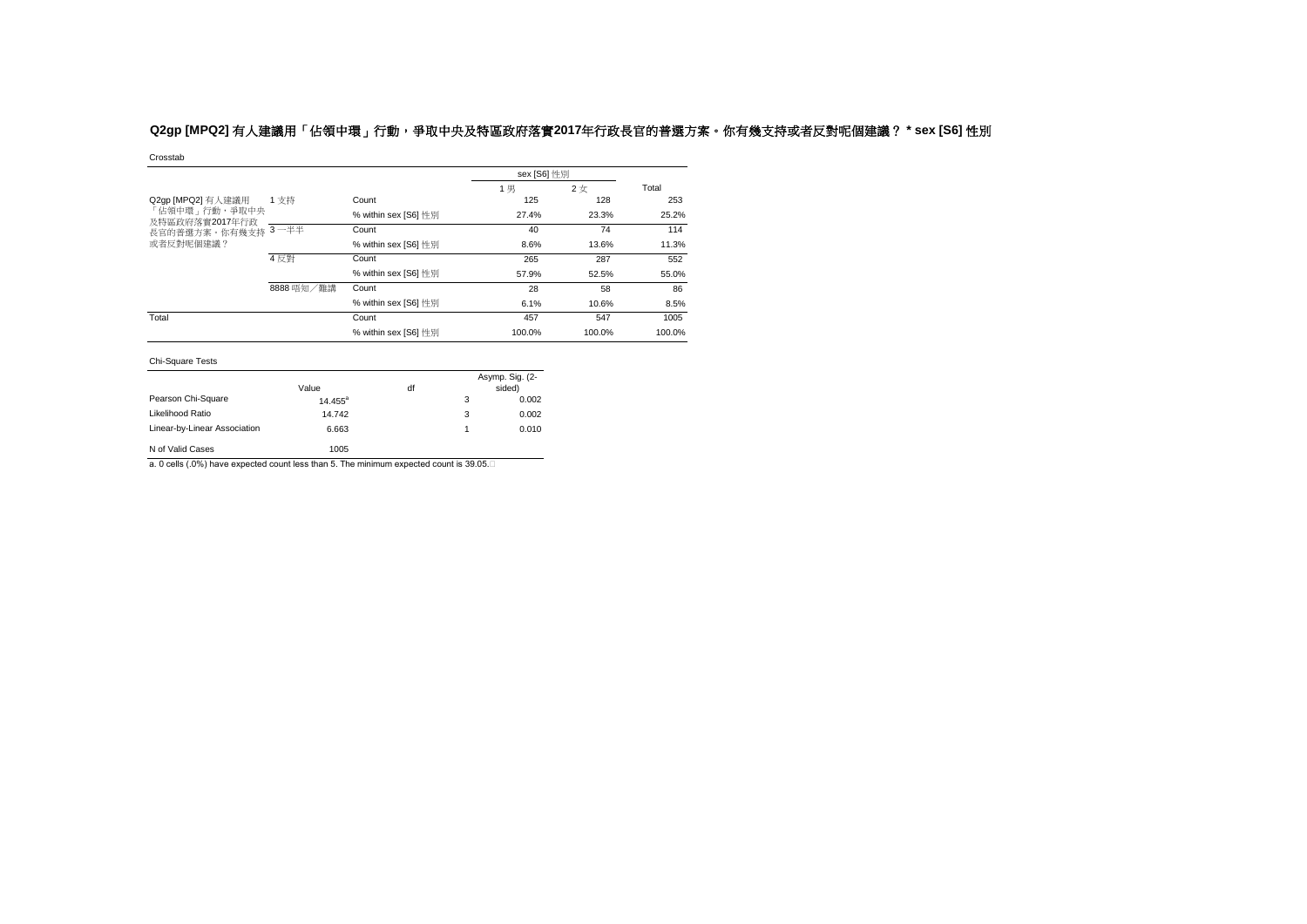# **Q2gp [MPQ2]** 有人建議用「佔領中環」行動,爭取中央及特區政府落實**2017**年行政長官的普選方案。你有幾支持或者反對呢個建議? **\* agegp\_TP\_7** 年齡

Crosstab

|                                 |            |                        |                |            |            | agegp_TP_7 年齡 |            |            |         |        |
|---------------------------------|------------|------------------------|----------------|------------|------------|---------------|------------|------------|---------|--------|
|                                 |            |                        | $118 - 19$     | $220 - 29$ | $330 - 39$ | $440 - 49$    | $550 - 59$ | $660 - 69$ | 770 或以上 | Total  |
| Q2gp [MPQ2] 有人建議用               | 1支持        | Count                  | 9              | 48         | 49         | 52            | 48         | 25         | 18      | 250    |
| 「佔領中環」行動,爭取中央<br>及特區政府落實2017年行政 |            | % within agegp TP 7 年齡 | 34.2%          | 31.6%      | 26.4%      | 27.0%         | 23.8%      | 21.0%      | 15.1%   | 25.0%  |
| 長官的普選方案。你有幾支持 3 一半半             |            | Count                  | 3              | 30         | 24         | 22            | 19         | 8          |         | 112    |
| 或者反對呢個建議?                       |            | % within agegp TP 7 年齡 | 12.0%          | 19.5%      | 13.0%      | 11.3%         | 9.5%       | 6.9%       | 4.5%    | 11.2%  |
|                                 | 4反對        | Count                  | 13             | 66         | 104        | 108           | 118        | 72         |         | 551    |
|                                 |            | % within agegp TP 7 年齡 | 46.8%          | 43.7%      | 55.5%      | 56.0%         | 58.5%      | 60.1%      | 59.5%   | 55.2%  |
|                                 | 8888 唔知/難講 | Count                  | $\overline{2}$ | 8          | 9          | 11            | 16         | 14         | 25      | 86     |
|                                 |            | % within agegp TP 7 年齡 | 7.0%           | 5.2%       | 5.0%       | 5.7%          | 8.1%       | 12.0%      | 20.9%   | 8.6%   |
| Total                           |            | Count                  | 28             | 151        | 187        | 193           | 201        | 119        | 119     | 999    |
|                                 |            | % within agegp_TP_7 年齡 | 100.0%         | 100.0%     | 100.0%     | 100.0%        | 100.0%     | 100.0%     | 100.0%  | 100.0% |

Chi-Square Tests

|                              | Value        | df |    | Asymp. Sig. (2-<br>sided) |
|------------------------------|--------------|----|----|---------------------------|
| Pearson Chi-Square           | $61.323^{a}$ |    | 18 | 0.000                     |
| Likelihood Ratio             | 56.935       |    | 18 | 0.000                     |
| Linear-by-Linear Association | 22.282       |    | 1  | 0.000                     |
| N of Valid Cases             | 999          |    |    |                           |

a. 2 cells (7.1%) have expected count less than 5. The minimum expected count is 2.37.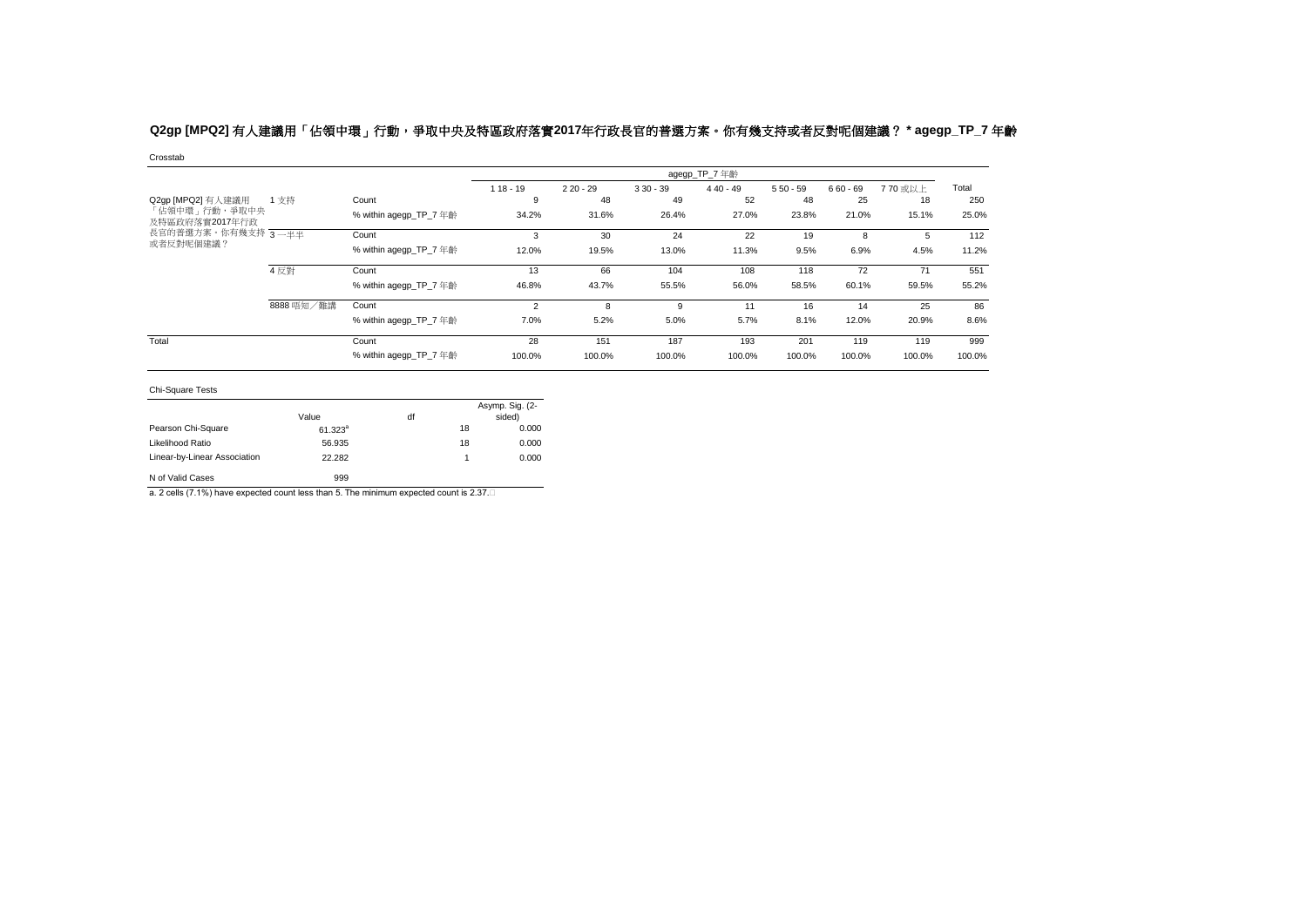# **Q2gp [MPQ2]** 有人建議用「佔領中環」行動,爭取中央及特區政府落實**2017**年行政長官的普選方案。你有幾支持或者反對呢個建議? **\* agegp2** 年齡

Crosstab

|                                 |            |                    |            | agegp2 年齡  |         |        |
|---------------------------------|------------|--------------------|------------|------------|---------|--------|
|                                 |            |                    | $118 - 29$ | $230 - 49$ | 350 或以上 | Total  |
| Q2gp [MPQ2] 有人建議用               | 1 支持       | Count              | 57         | 101        | 91      | 250    |
| 「佔領中環」行動,爭取中央<br>及特區政府落實2017年行政 |            | % within agegp2 年齡 | 32.0%      | 26.7%      | 20.7%   | 25.0%  |
| 長官的普選方案。你有幾支持                   | $3 - ##$   | Count              | 33         | 46         | 33      | 112    |
| 或者反對呢個建議?                       |            | % within agegp2 年齡 | 18.3%      | 12.1%      | 7.5%    | 11.2%  |
|                                 | 4 反對       | Count              | 79         | 212        | 260     | 551    |
|                                 |            | % within agegp2 年齡 | 44.2%      | 55.8%      | 59.2%   | 55.2%  |
|                                 | 8888 唔知/難講 | Count              | 10         | 20         | 55      | 86     |
|                                 |            | % within agegp2 年齡 | 5.5%       | 5.4%       | 12.6%   | 8.6%   |
| Total                           |            | Count              | 179        | 380        | 440     | 999    |
|                                 |            | % within agegp2 年齡 | 100.0%     | 100.0%     | 100.0%  | 100.0% |

#### Chi-Square Tests

|                              | Value      | df |   | Asymp. Sig. (2-<br>sided) |
|------------------------------|------------|----|---|---------------------------|
| Pearson Chi-Square           | $41.232^a$ |    | 6 | 0.000                     |
| Likelihood Ratio             | 40.732     |    | 6 | 0.000                     |
| Linear-by-Linear Association | 12.501     |    | 1 | 0.000                     |
| N of Valid Cases             | 999        |    |   |                           |

a. 0 cells (.0%) have expected count less than 5. The minimum expected count is 15.38.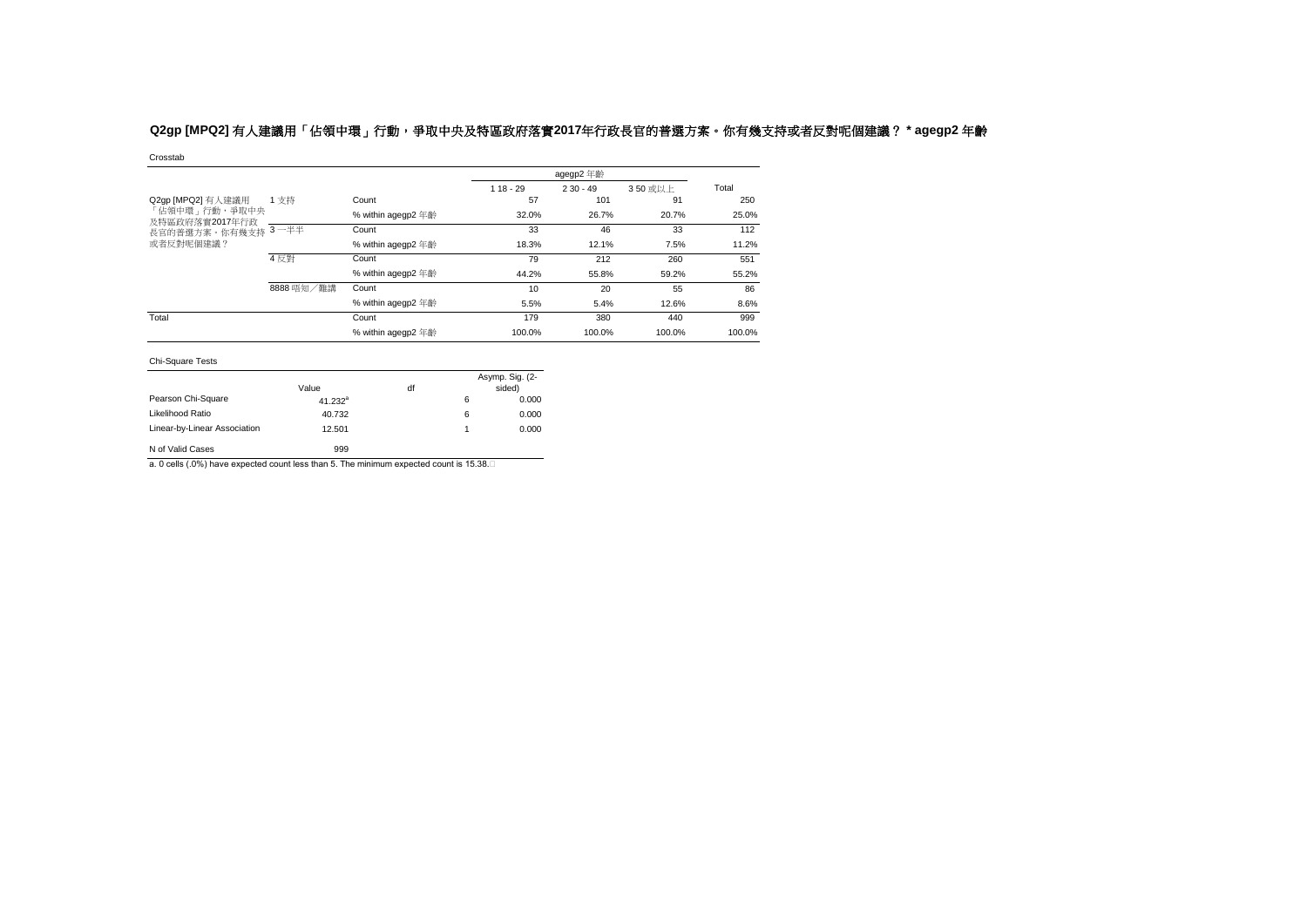# **Q2gp [MPQ2]** 有人建議用「佔領中環」行動,爭取中央及特區政府落實**2017**年行政長官的普選方案。你有幾支持或者反對呢個建議? **\* edugp\_TP** 教育程度

Crosstab

|                                  |            |                        |         | edugp_TP 教育程度 |        |        |
|----------------------------------|------------|------------------------|---------|---------------|--------|--------|
|                                  |            |                        | 1 小學或以下 | 2 中學          | 3大專或以上 | Total  |
| Q2gp [MPQ2] 有人建議用                | 1支持        | Count                  | 28      | 110           | 114    | 253    |
| 「佔領中環」行動,爭取中央<br>及特區政府落實2017年行政  |            | % within edugp TP 教育程度 | 18.7%   | 22.4%         | 32.2%  | 25.3%  |
| 長官的普選方案。你有幾支持 3 一半半<br>或者反對呢個建議? |            | Count                  | 9       | 52            | 53     | 114    |
|                                  |            | % within eduap TP 教育程度 | 5.8%    | 10.7%         | 14.8%  | 11.4%  |
|                                  | 4反對        | Count                  | 84      | 298           | 168    | 550    |
|                                  |            | % within edugp_TP 教育程度 | 55.2%   | 60.6%         | 47.4%  | 55.0%  |
|                                  | 8888 唔知/難講 | Count                  | 31      | 31            | 20     | 82     |
|                                  |            | % within edugp TP 教育程度 | 20.3%   | 6.4%          | 5.6%   | 8.2%   |
| Total                            |            | Count                  | 152     | 491           | 355    | 999    |
|                                  |            | % within edugp_TP 教育程度 | 100.0%  | 100.0%        | 100.0% | 100.0% |

Chi-Square Tests

|                              | Value               | df |   | Asymp. Sig. (2-<br>sided) |
|------------------------------|---------------------|----|---|---------------------------|
| Pearson Chi-Square           | 57.575 <sup>a</sup> |    | 6 | 0.000                     |
| Likelihood Ratio             | 50.751              |    | 6 | 0.000                     |
| Linear-by-Linear Association | 21.760              |    | 1 | 0.000                     |
| N of Valid Cases             | 999                 |    |   |                           |

a. 0 cells (.0%) have expected count less than 5. The minimum expected count is 12.51.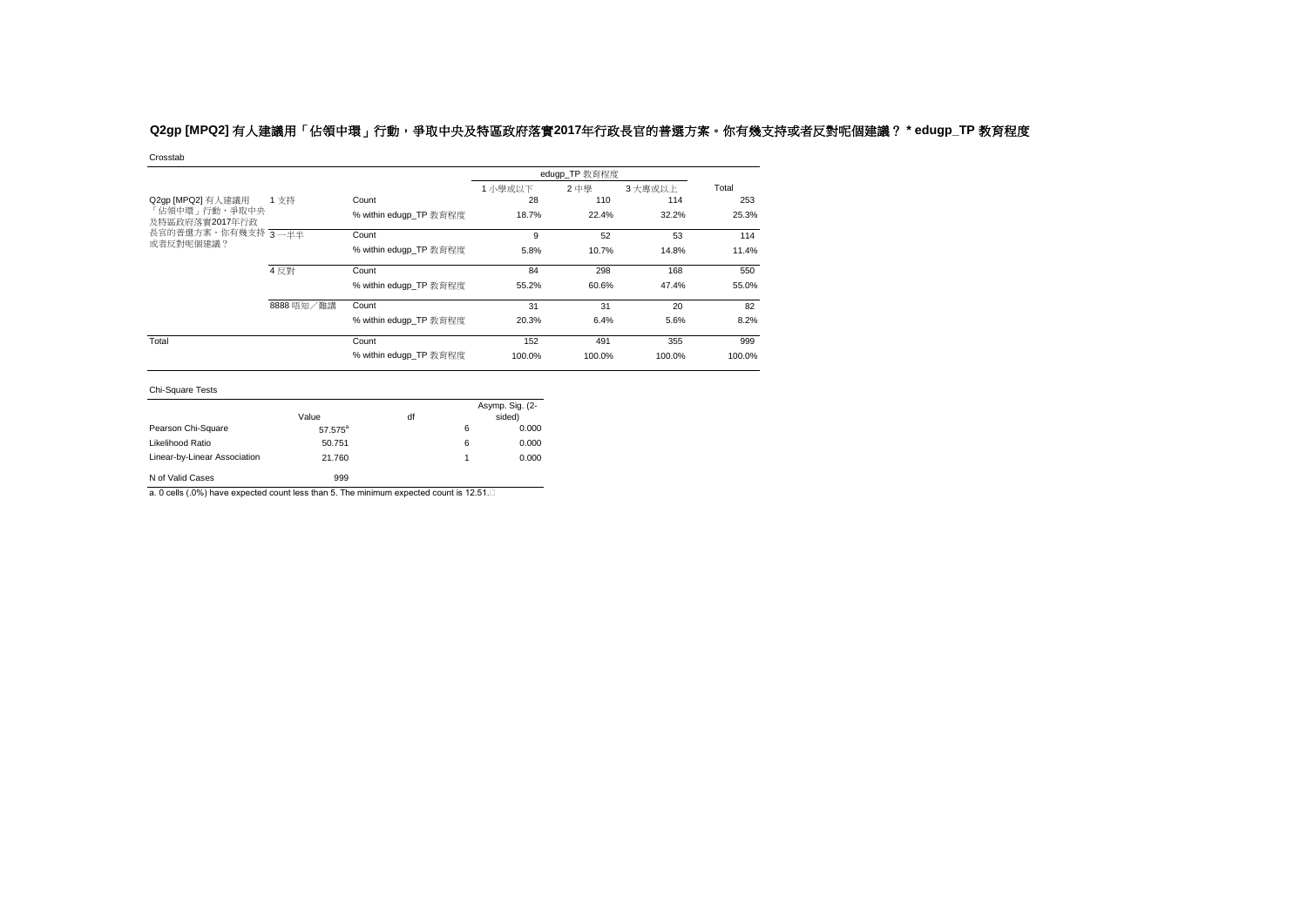# **Q2gp [MPQ2]** 有人建議用「佔領中環」行動,爭取中央及特區政府落實**2017**年行政長官的普選方案。你有幾支持或者反對呢個建議? **\* occgp** 職位

Crosstab

|                                 |            |                   |              |               | occgp 職位 |        |        |        |        |
|---------------------------------|------------|-------------------|--------------|---------------|----------|--------|--------|--------|--------|
|                                 |            |                   | 1行政及專業)<br>員 | 2 文職及服務人<br>員 | 3 勞動工人   | 4學生    | 5家庭主婦  | 6 其他   | Total  |
| Q2gp [MPQ2] 有人建議用               | 1支持        | Count             | 85           | 49            | 23       | 23     | 35     | 38     | 253    |
| 「佔領中環」行動,爭取中央<br>及特區政府落實2017年行政 |            | % within occgp 職位 | 30.2%        | 25.8%         | 26.0%    | 37.2%  | 22.0%  | 17.4%  | 25.3%  |
| 長官的普選方案。你有幾支持                   | $3 - ##$   | Count             | 35           | 18            | 9        | 14     | 20     | 16     | 113    |
| 或者反對呢個建議?                       |            | % within occgp 職位 | 12.5%        | 9.6%          | 10.4%    | 22.7%  | 12.8%  | 7.2%   | 11.3%  |
|                                 | 4 反對       | Count             | 147          | 114           | 54       | 20     | 81     | 133    | 548    |
|                                 |            | % within occqp 職位 | 52.2%        | 60.5%         | 60.3%    | 31.9%  | 50.7%  | 61.3%  | 55.0%  |
|                                 | 8888 唔知/難講 | Count             | 14           | 8             | 3        | 5      | 23     | 31     | 83     |
|                                 |            | % within occqp 職位 | 5.1%         | 4.0%          | 3.3%     | 8.1%   | 14.5%  | 14.1%  | 8.4%   |
| Total                           |            | Count             | 281          | 188           | 90       | 62     | 159    | 217    | 997    |
|                                 |            | % within occgp 職位 | 100.0%       | 100.0%        | 100.0%   | 100.0% | 100.0% | 100.0% | 100.0% |

### Chi-Square Tests

|                              | Value               | df |    | Asymp. Sig. (2-<br>sided) |
|------------------------------|---------------------|----|----|---------------------------|
| Pearson Chi-Square           | 60.169 <sup>a</sup> |    | 15 | 0.000                     |
| Likelihood Ratio             | 59.819              |    | 15 | 0.000                     |
| Linear-by-Linear Association | 23.381              |    |    | 0.000                     |
| N of Valid Cases             | 997                 |    |    |                           |

a. 0 cells (.0%) have expected count less than 5. The minimum expected count is 5.16.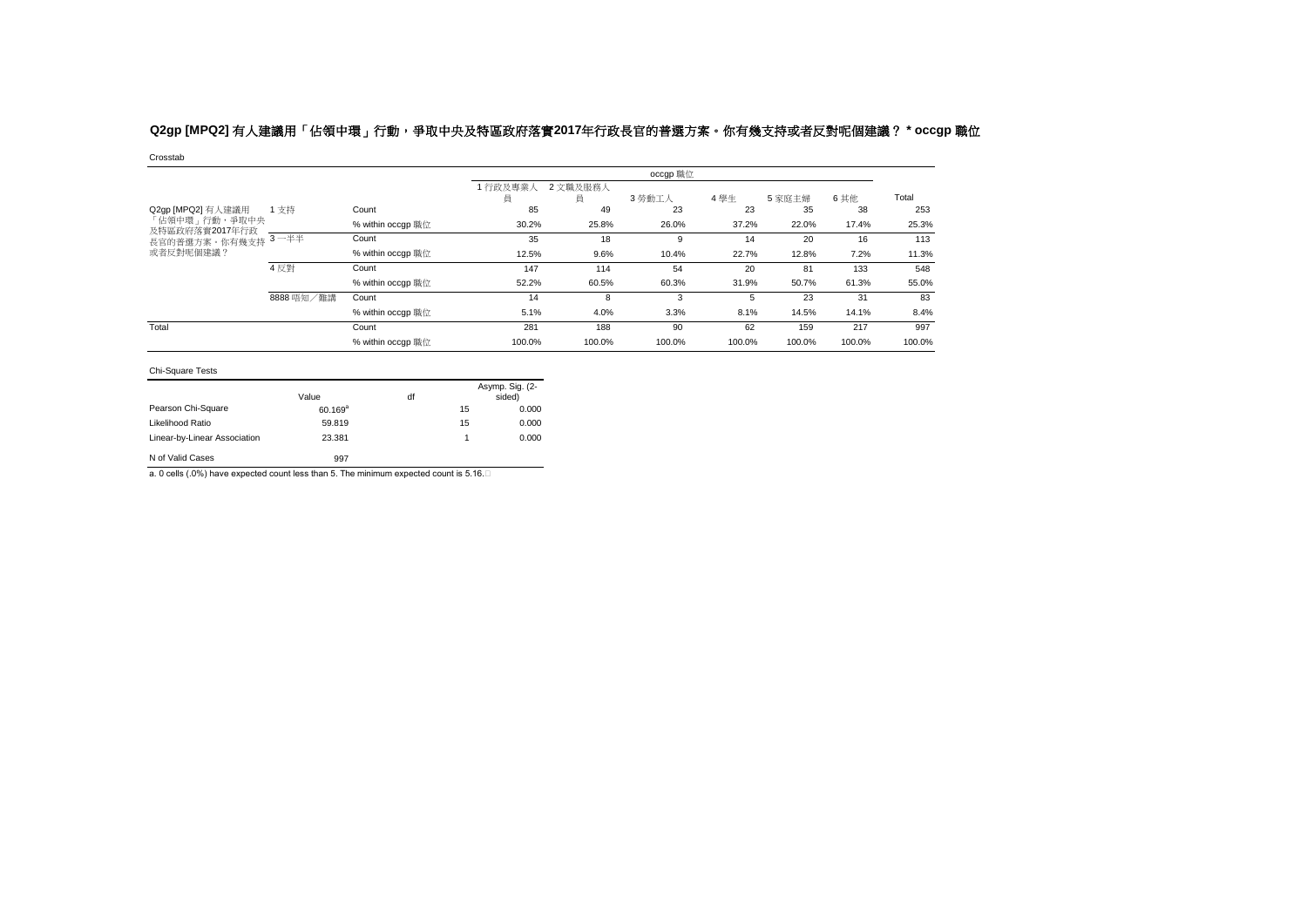Descriptives

|          | Q2m [MPQ2] 有人建議用「佔領中環」行動,爭取中央及特區政府落實2017年行政長官的普選方案。你有幾支特或者反對呢個建議? |      |                |            |                                  |             |         |         |
|----------|-------------------------------------------------------------------|------|----------------|------------|----------------------------------|-------------|---------|---------|
|          |                                                                   |      |                |            | 95% Confidence Interval for Mean |             |         |         |
|          | N                                                                 | Mean | Std. Deviation | Std. Error | Lower Bound                      | Upper Bound | Minimum | Maximum |
| 20131002 | 306                                                               | 2.28 | 1.371          | 0.078      | 2.13                             | 2.44        |         |         |
| 20131003 | 309                                                               | 2.57 | 1.447          | 0.082      | 2.40                             | 2.73        |         | 5       |
| 20131004 | 303                                                               | 2.49 | 1.447          | 0.083      | 2.33                             | 2.65        |         | 5       |
| Total    | 919                                                               | 2.45 | 1.425          | 0.047      | 2.35                             | 2.54        |         | 5       |

ANOVA

|  |  |  |  | Q2m [MPQ2] 有人建議用「佔領中環」行動,爭取中央及特區政府落實2017年行政長官的普選方案。你有幾支持或者反對呢個建議? |  |
|--|--|--|--|-------------------------------------------------------------------|--|
|  |  |  |  |                                                                   |  |

|                       | Sum of Squares | df<br>Mean Square |     |       |       | Sig.  |
|-----------------------|----------------|-------------------|-----|-------|-------|-------|
| <b>Between Groups</b> | 13.263         |                   |     | 6.632 | 3.278 | 0.038 |
| Within Groups         | 1851.062       |                   | 915 | 2.023 |       |       |
| Total                 | 1864.325       |                   | 917 |       |       |       |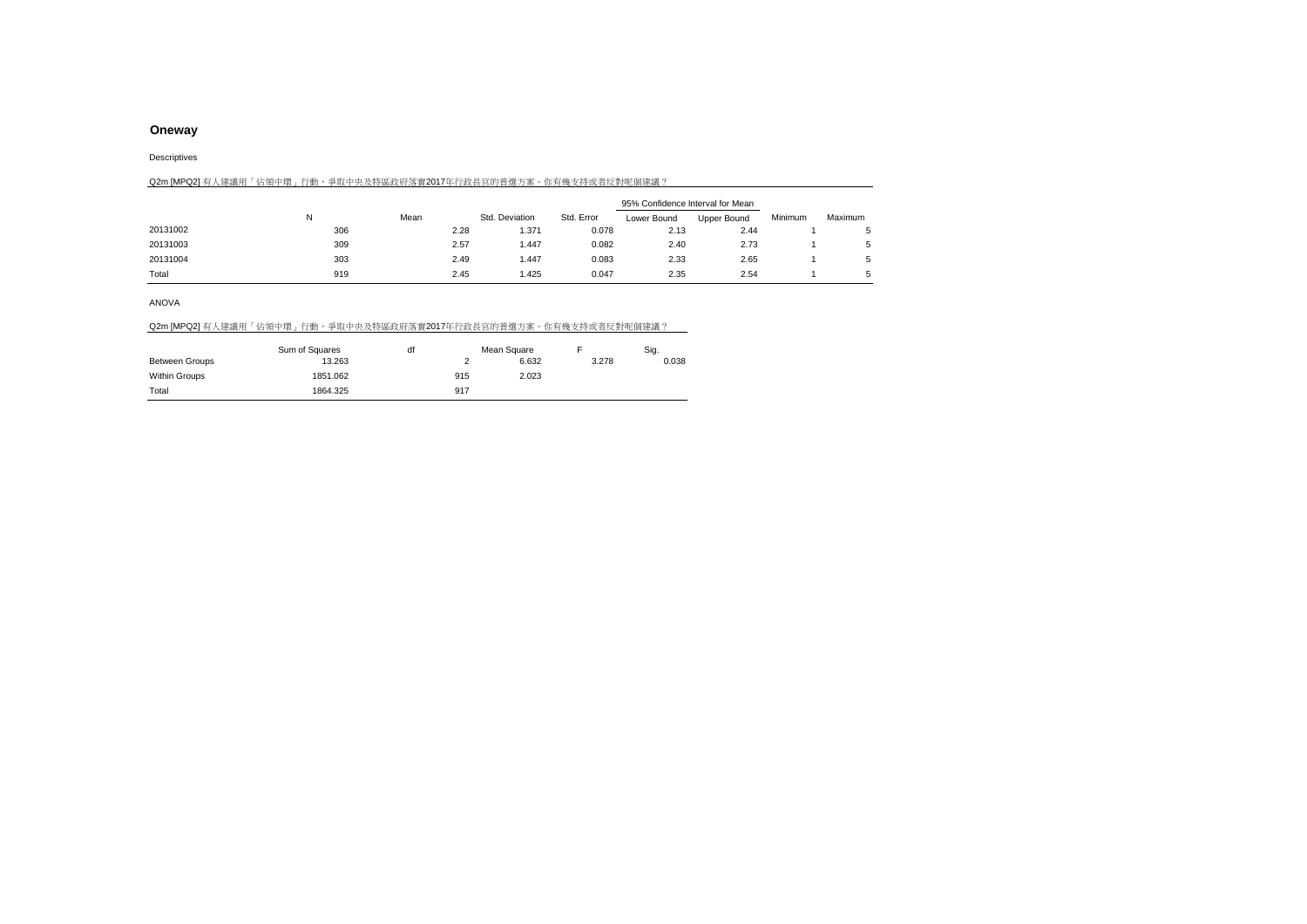Descriptives

|       | Q2m [MPQ2] 有人建議用「佔領中環」行動,爭取中央及特區政府落實2017年行政長官的普選方案。你有幾支持或者反對呢個建議? |      |                |            |                                  |             |         |         |
|-------|-------------------------------------------------------------------|------|----------------|------------|----------------------------------|-------------|---------|---------|
|       |                                                                   |      |                |            | 95% Confidence Interval for Mean |             |         |         |
|       |                                                                   | Mean | Std. Deviation | Std. Error | Lower Bound                      | Upper Bound | Minimum | Maximum |
| 1男    | 429                                                               | 2.43 | 1.496          | 0.072      | 2.29                             | 2.58        |         |         |
| 2女    | 489                                                               | 2.46 | 1.361          | 0.062      | 2.34                             | 2.58        |         |         |
| Total | 919                                                               | 2.45 | 1.425          | 0.047      | 2.35                             | 2.54        |         |         |

ANOVA

### Q2m [MPQ2] 有人建議用「佔領中環」行動,爭取中央及特區政府落實2017年行政長官的普選方案。你有幾支持或者反對呢個建議?

|                       | Sum of Squares | df | Mean Square |       |       | Sig.  |
|-----------------------|----------------|----|-------------|-------|-------|-------|
| <b>Between Groups</b> | 0.137          |    |             | 0.137 | 0.067 | 0.796 |
| Within Groups         | 1864.188       |    | 916         | 2.035 |       |       |
| Total                 | 1864.325       |    | 917         |       |       |       |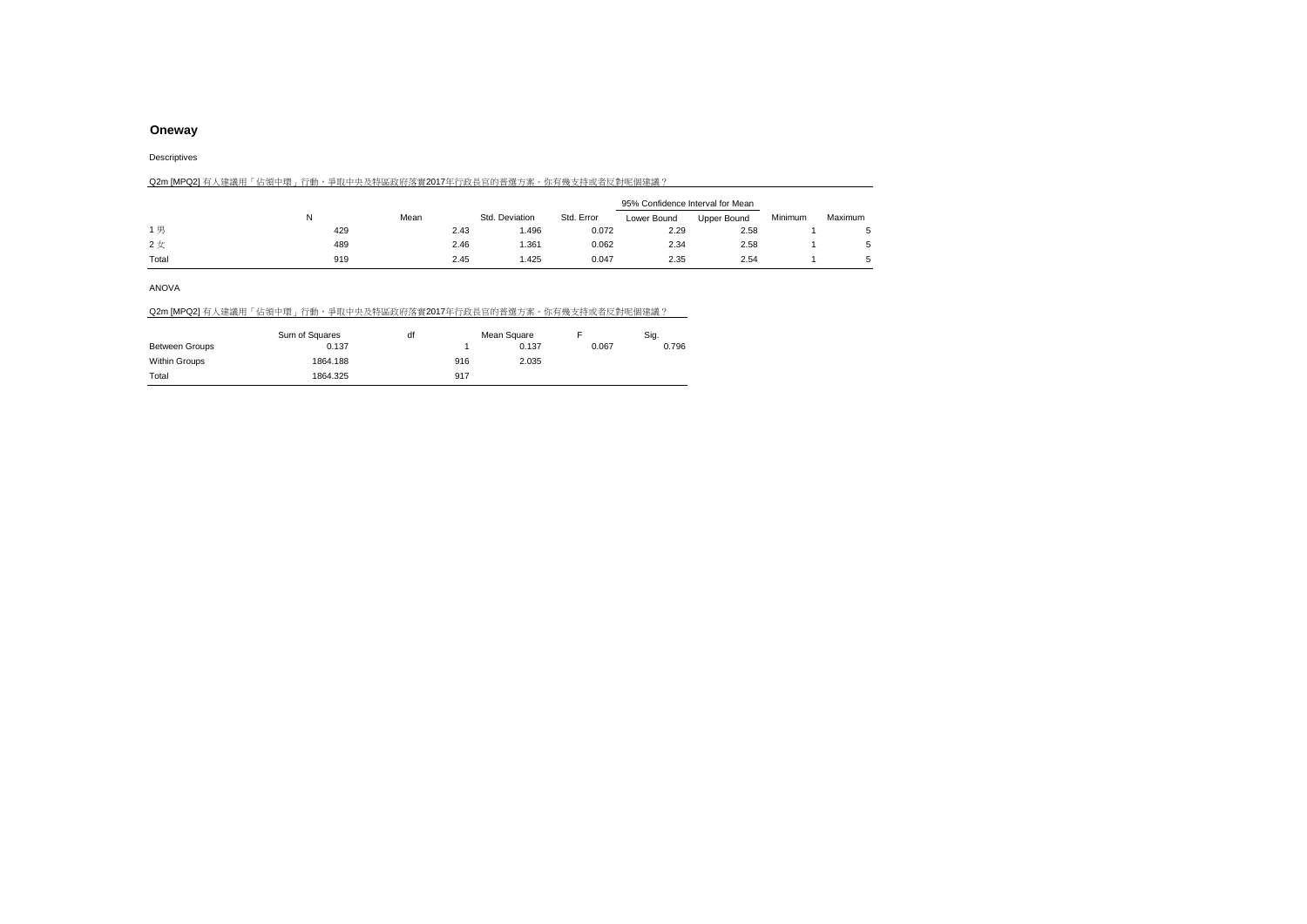Descriptives

| Q2m [MPQ2] 有人建議用「佔領中環」行動,爭取中央及特區政府落實2017年行政長官的普選方案。你有幾支持或者反對呢個建議? |     |      |      |                |            |                                  |             |         |         |
|-------------------------------------------------------------------|-----|------|------|----------------|------------|----------------------------------|-------------|---------|---------|
|                                                                   |     |      |      |                |            | 95% Confidence Interval for Mean |             |         |         |
|                                                                   | N   | Mean |      | Std. Deviation | Std. Error | Lower Bound                      | Upper Bound | Minimum | Maximum |
| $118 - 19$                                                        | 26  |      | 2.87 | 1.302          | 0.257      | 2.34                             | 3.39        |         | 5       |
| $220 - 29$                                                        | 143 |      | 2.85 | 1.344          | 0.112      | 2.63                             | 3.07        |         | 5       |
| $330 - 39$                                                        | 177 |      | 2.49 | 1.367          | 0.103      | 2.29                             | 2.69        |         | 5       |
| $440 - 49$                                                        | 182 |      | 2.49 | 1.429          | 0.106      | 2.28                             | 2.70        |         | 5       |
| $550 - 59$                                                        | 185 |      | 2.34 | 1.456          | 0.107      | 2.13                             | 2.55        |         | 5       |
| $660 - 69$                                                        | 105 |      | 2.22 | 1.470          | 0.144      | 1.93                             | 2.50        |         | 5       |
| 770 或以上                                                           | 94  |      | 1.95 | 1.385          | 0.143      | 1.67                             | 2.23        |         | 5       |
| Total                                                             | 913 |      | 2.44 | 1.425          | 0.047      | 2.35                             | 2.53        |         | 5       |

ANOVA

### Q2m [MPQ2] 有人建議用「佔領中環」行動,爭取中央及特區政府落實2017年行政長官的普選方案。你有幾支持或者反對呢個建議?

|                       | Sum of Squares | df |     | Mean Square |       | Sig. |
|-----------------------|----------------|----|-----|-------------|-------|------|
| <b>Between Groups</b> | 59.514         |    |     | 9.919       | 5.010 | .000 |
| Within Groups         | 1791.797       |    | 905 | 1.980       |       |      |
| Total                 | 1851.311       |    | 911 |             |       |      |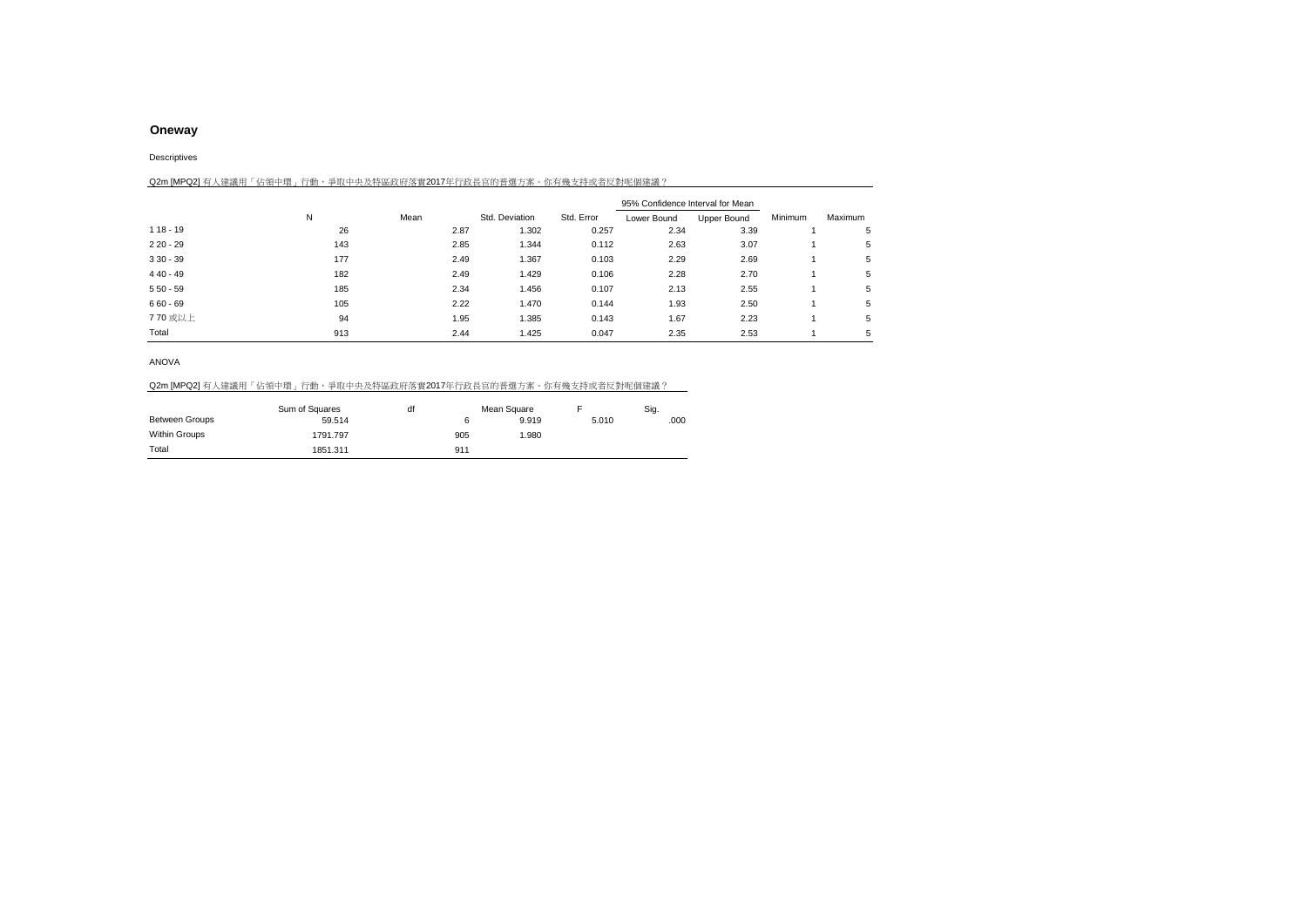#### Descriptives

|            | Q2m [MPQ2] 有人建議用「佔領中環」行動,爭取中央及特區政府落實2017年行政長官的普選方案。你有幾支持或者反對呢個建議? |      |      |                |            |                                  |             |         |             |
|------------|-------------------------------------------------------------------|------|------|----------------|------------|----------------------------------|-------------|---------|-------------|
|            |                                                                   |      |      |                |            | 95% Confidence Interval for Mean |             |         |             |
|            | N                                                                 | Mean |      | Std. Deviation | Std. Error | Lower Bound                      | Upper Bound | Minimum | Maximum     |
| $118 - 29$ | 169                                                               |      | 2.85 | 1.334          | 0.103      | 2.65                             | 3.06        |         | 5           |
| $230 - 49$ | 359                                                               |      | 2.49 | 1.397          | 0.074      | 2.34                             | 2.63        |         | 5           |
| 350 或以上    | 384                                                               |      | 2.21 | 1.448          | 0.074      | 2.07                             | 2.36        |         | 5           |
| Total      | 913                                                               |      | 2.44 | 1.425          | 0.047      | 2.35                             | 2.53        |         | $5^{\circ}$ |

#### ANOVA

|  |  | Q2m [MPQ2] 有人建議用「佔領中環」行動,爭取中央及特區政府落實2017年行政長官的普選方案。你有幾支持或者反對呢個建議? |
|--|--|-------------------------------------------------------------------|
|  |  |                                                                   |

|                | Sum of Squares | df |     | Mean Square |        | Sig. |
|----------------|----------------|----|-----|-------------|--------|------|
| Between Groups | 49.850         |    |     | 24.925      | 12.577 | .000 |
| Within Groups  | 1801.461       |    | 909 | 1.982       |        |      |
| Total          | 1851.311       |    | 911 |             |        |      |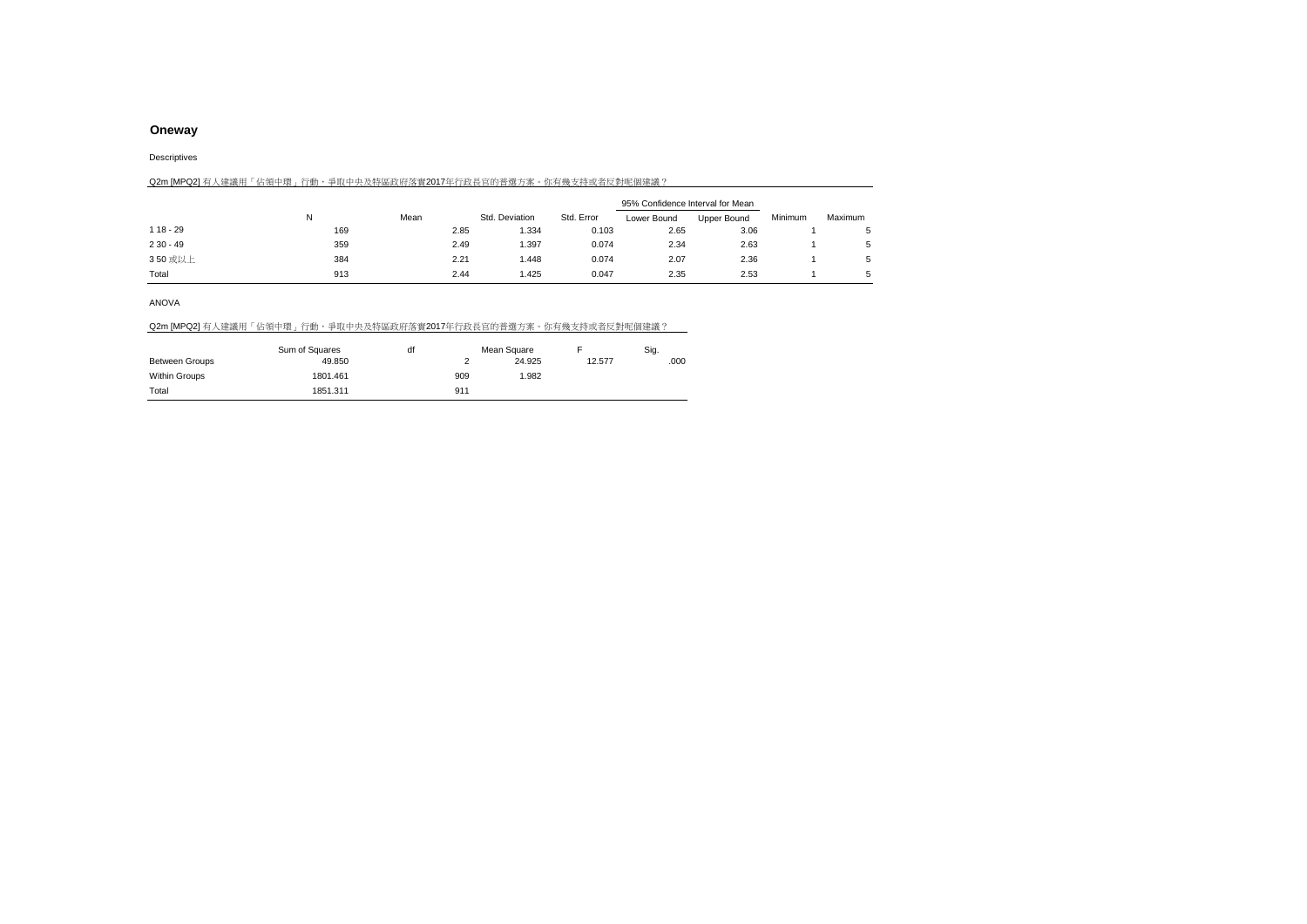#### Descriptives

| Q2m [MPQ2] 有人建議用「佔領中環」行動,爭取中央及特區政府落實2017年行政長官的普選方案。你有幾支持或者反對呢個建議? |  |
|-------------------------------------------------------------------|--|
|-------------------------------------------------------------------|--|

|         | 95% Confidence Interval for Mean |      |                |            |             |             |         |         |
|---------|----------------------------------|------|----------------|------------|-------------|-------------|---------|---------|
|         | N                                | Mean | Std. Deviation | Std. Error | Lower Bound | Upper Bound | Minimum | Maximum |
| 1 小學或以下 | 121                              | 2.21 | 1.427          | 0.130      | .96         | 2.47        |         |         |
| 2中學     | 460                              | 2.36 | 1.381          | 0.064      | 2.23        | 2.48        |         |         |
| 3 大專或以上 | 335                              | 2.66 | 1.461          | 0.080      | 2.51        | 2.82        |         |         |
| Total   | 916                              | 2.45 | 1.425          | 0.047      | 2.36        | 2.54        |         |         |

### ANOVA

### Q2m [MPQ2] 有人建議用「佔領中環」行動,爭取中央及特區政府落實2017年行政長官的普選方案。你有幾支持或者反對呢個建議?

|                       | Sum of Squares | df | Mean Square |        |       | Siq.  |  |
|-----------------------|----------------|----|-------------|--------|-------|-------|--|
| <b>Between Groups</b> | 26.311         |    |             | 13.156 | 6.553 | 0.001 |  |
| Within Groups         | 1832.885       |    | 913         | 2.008  |       |       |  |
| Total                 | 1859.196       |    | 915         |        |       |       |  |